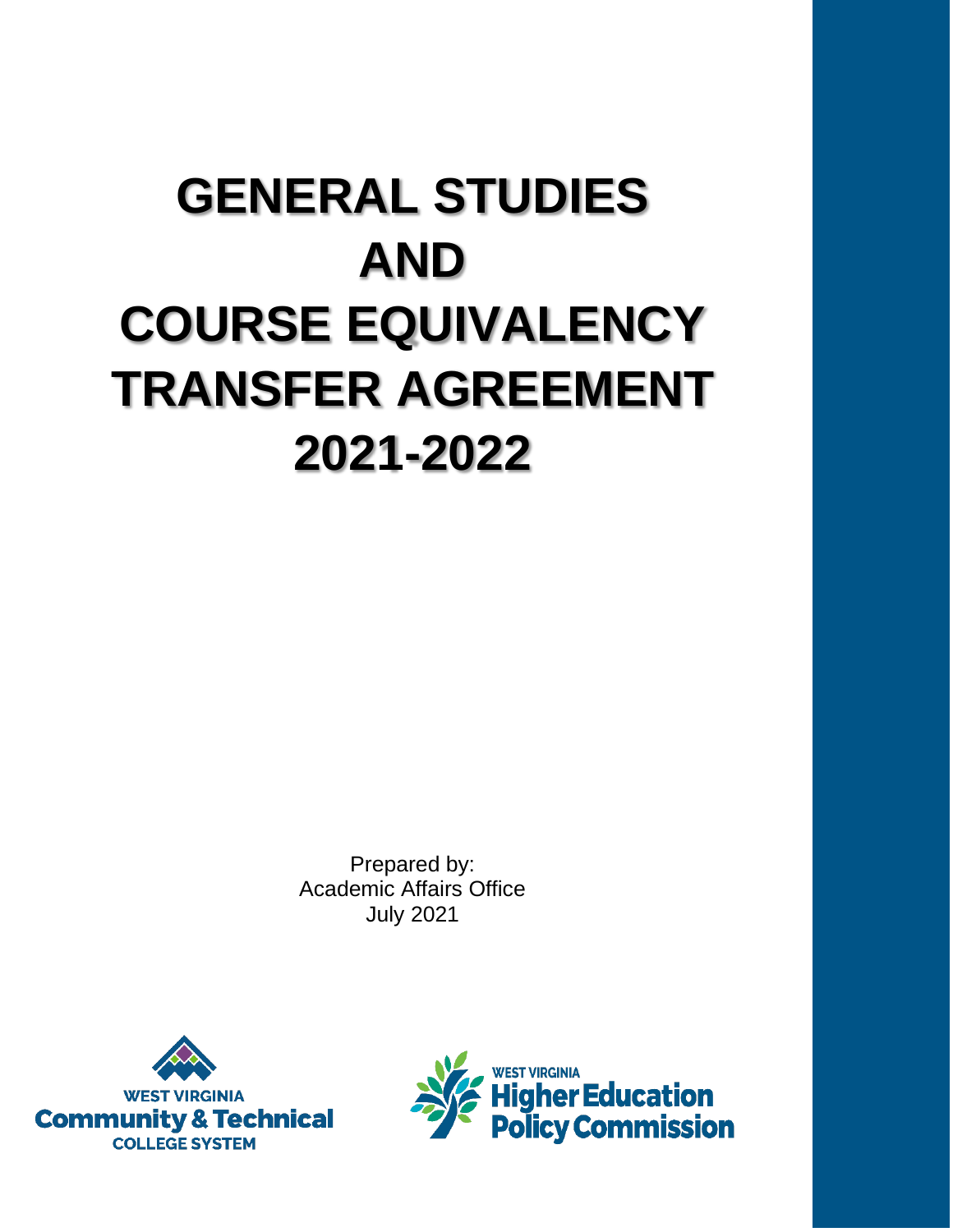# West Virginia Higher Education Policy Commission

and

# West Virginia Council for Community and Technical College Education **CORE COURSEWORK TRANSFER AGREEMENT**

EFFECTIVE: JANUARY 1, 1994 **COURSE LIST REVISED: JULY 2021**

### **BACKGROUND**

West Virginia State Code requires that courses "70% similar or the same" must transfer as an equivalent course among institutions of higher education in West Virginia. The General Studies and Course Equivalency Transfer Agreement, formerly the Core Coursework Transfer Agreement, has established processes to ensure students can transfer a variety of coursework that will count toward fulfillment of general education and program requirements.

There are two distinct categories within the General Studies and Course Equivalency Transfer Agreement. The first is the general studies transfer agreement. This is an articulation agreement allowing students to transfer up to 35 hours of general studies coursework from one West Virginia institution of higher education to another West Virginia institution of higher education. These are not course equivalencies. Rather, the student is given credit for fulfillment of a general studies requirement within the guidelines listed below. Institutions are to brand their specific approved courses on the general studies list with a tilde (~) that is to be used as the first character on the course title. The tilde travels on the transcript so advisors can identify courses approved for the general studies agreement.

The second category is a course equivalency. These courses are listed in with a carat ( $\land$ ) and are in bold on the approved course list. A statewide faculty committee has vetted these courses for 70% alignment and faculty at every public institution have approved the learning outcomes. They are course equivalencies and must be approved as pre-requisites for entry into specific courses for the major or program. Institutions are to brand their specific approved courses with the carat (^) to travel on the transcript for identification as a course equivalency.

### **GENERAL STUDIES TRANSFER AGREEMENT**

To remedy the problem of transfer of core coursework and to meet the statutory mandate, this transfer agreement will assure that students who transfer from an in-state college or university to another will receive credit for specified general studies courses at the receiving institution. Under the terms of the agreement, a student may transfer up to 35 credit hours of undergraduate coursework in the areas of English composition, communications, fine arts appreciation, mathematics, natural science, social science, and humanities and literature as general studies credits. Under this agreement, institutions must accept up to 35 credits of transfer general studies courses. If institutional policy allows, institutions may accept general studies transfer hours above the 35 credits. The hours of core coursework that are acceptable as counting toward fulfillment of general studies requirements are as follows:

- $\div$  English Composition 6 hours
- ❖ Communication 3 hours ➢ speech/oral communication
- $\div$  Humanities and Literature 3 hours ➢ Literature, philosophy, religion, logic, foreign language, or ancient language
- $\div$  Fine Arts Appreciation 3 hours  $\triangleright$  art, music, drama, or theater appreciation
- $\div$  Mathematics 4 hours
	- $\triangleright$  college math including general math, algebra, trigonometry or calculus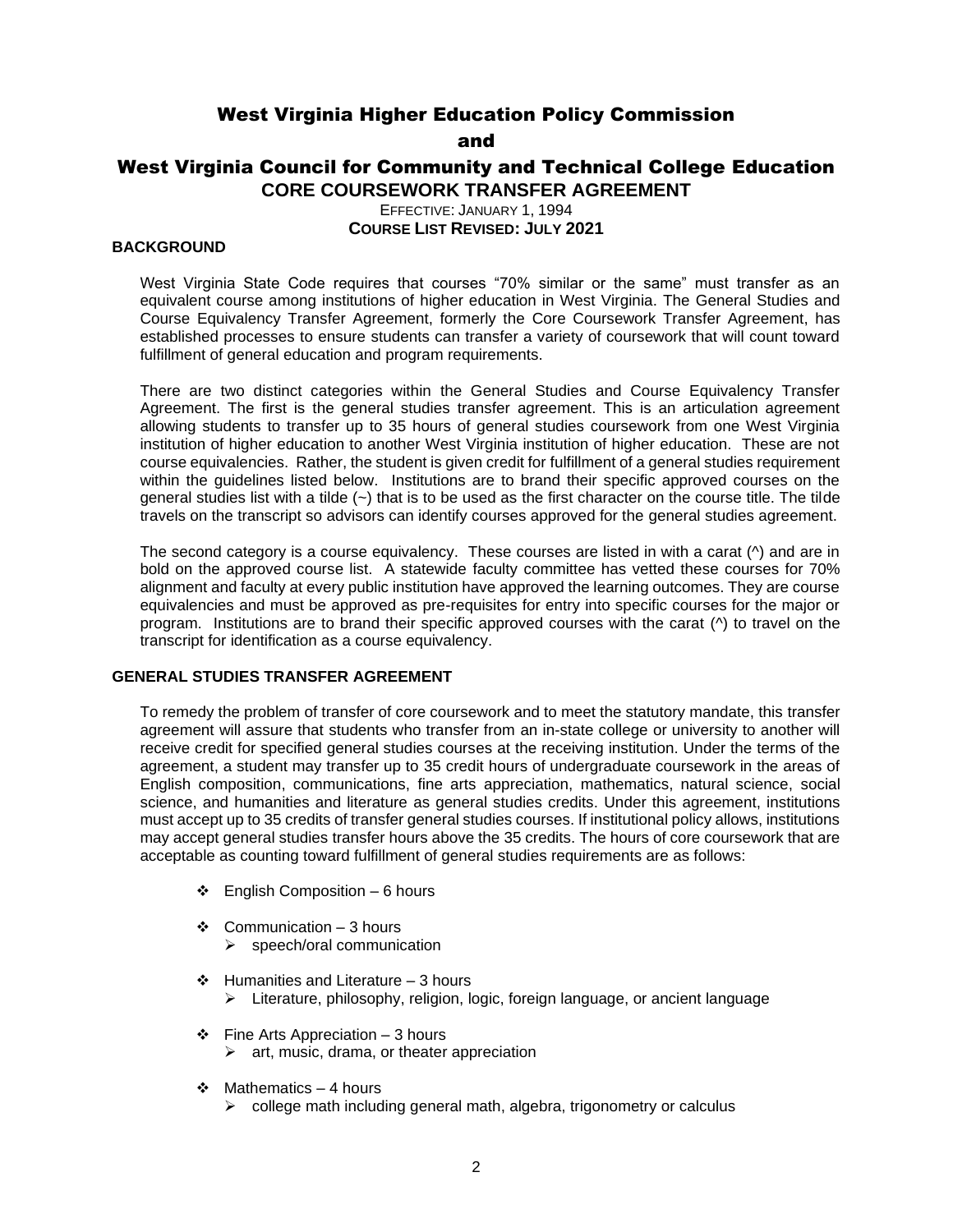- ❖ Natural Science 8 hours
	- ➢ lab science including biology, chemistry, geology, physics or physical science
- ❖ Social Science 9 hours
	- ➢ history, political science, psychology, sociology, or economics (only 6 hrs from each)

#### **IMPLEMENTATION**

#### *General Studies Transfer Agreement*

The Vice Chancellor for Academic Affairs of the Higher Education Policy Commission and the Community and Technical College System shall annually appoint a general studies transfer committee to advise on matters relating to the agreement and listing of courses. The committee may recommend modifications in the agreement or in the list of courses as it deems necessary. It shall also have the responsibility for publishing and disseminating a transfer guide which includes (1) the state coursework agreement and (2) the list of approved core courses at each of the institutions. This committee shall meet at least once a year and file a report annually to the chancellor.

#### *Course Equivalency*

The Vice Chancellor for Academic Affairs of the Higher Education Policy Commission and the Community and Technical College System shall create a committee of faculty content experts to create learning outcomes for course equivalencies. The committee will review course submissions in accordance with the 70% similar or the same statute. Each course will be resubmitted every five years for review by the committee of content experts. The committee will be responsible for publishing and disseminating a transfer guide which includes (1) the state coursework agreement and (2) the list of approved courses at each of the institutions.

### I**NSTITUTIONAL RESPONSIBILITY**

Each institution shall have the responsibility of implementing the agreement and distributing the transfer guide to advisors, faculty advisors, and to students. **Institutions shall be responsible for identifying each course listed in its course catalog that is also listed in this agreement. Courses shall be identified on the official and unofficial school transcript with a tilde (~) for general studies or with a caret (^) for course equivalencies on the lead character of the course title. Every institution shall review these courses in July of each year for accuracy.**

### **STUDENT RESPONSIBILITY**

It is the responsibility of the student who is transferring from an in-state college or university to another in-state institution to be aware of the specific program requirements at the receiving institution. In an academic program such as engineering or other professional field there may be a requirement for completion of a particular general studies course(s). As specified in West Virginia State Code, courses approved as a course equivalency and listed in bold with a carat (^) will count as a fulfillment of that particular requirement.

Those courses in the Core Coursework Transfer Agreement and not listed in bold provides for uniform acceptance of up to 35 credit hours of general studies coursework. However, the student must still complete all institutional program requirements for his/her course of study.

### **COURSES FOR TRANSFER**

The courses from in-state colleges and universities that are approved under the agreement are: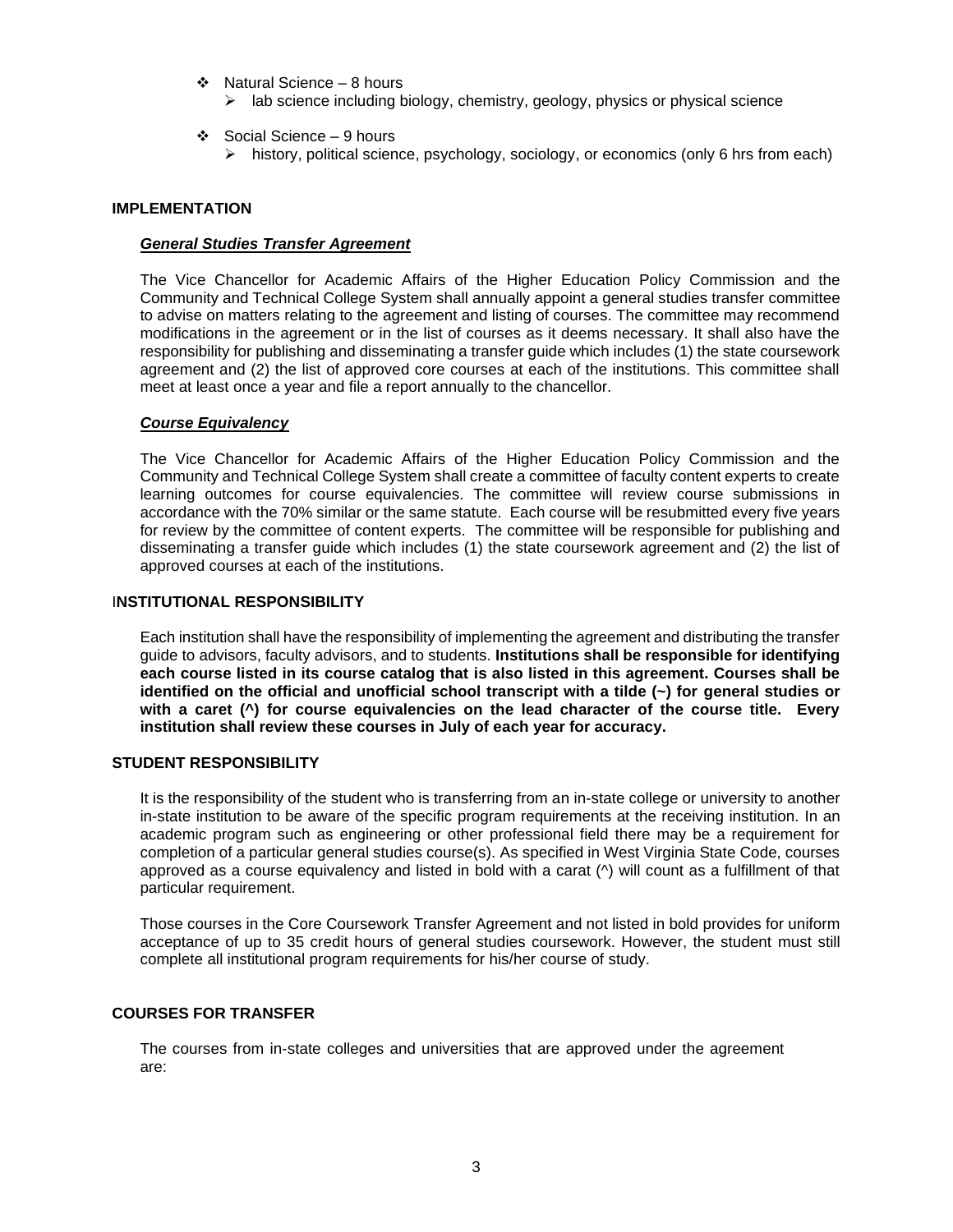# **BLUE RIDGE COMMUNITY AND TECHNICAL COLLEGE**

| <b>Courses - Hours</b><br><b>English Composition - 6 hours</b> | <b>Title</b>                                                                          | <b>Credit</b>             |
|----------------------------------------------------------------|---------------------------------------------------------------------------------------|---------------------------|
| <b>ENGL 101</b>                                                | Written English                                                                       | 3                         |
| <b>ENGL 102</b>                                                | Written English II                                                                    | 3                         |
| <b>ENGL 110</b>                                                | <b>Technical Writing and Communication</b>                                            | 3                         |
| <b>Communication - 3 hours</b><br><b>COMM 202</b>              | <b>Fundamentals of Speech</b>                                                         | 3                         |
| <b>COMM 205</b>                                                | <b>Professional Communications</b>                                                    | 3                         |
| Humanities and Literature - 3 hours                            |                                                                                       |                           |
| <b>ENGL 204</b>                                                | Survey of American Literature                                                         | 3                         |
| <b>ENGL 208</b>                                                | Survey of World Literature                                                            | 3                         |
| <b>ENGL 215</b>                                                | The Art of Literature                                                                 | 3                         |
| <b>Fine Arts Appreciation - 3 hours</b>                        |                                                                                       |                           |
| <b>ART 103</b>                                                 | Introduction to Visual Art                                                            | 3                         |
| <b>ENG 150</b>                                                 | Play Production                                                                       | $\ensuremath{\mathsf{3}}$ |
| MUSIC 111<br><b>THEA 101</b>                                   | Introduction to Music<br>Introduction to Theatre                                      | 3<br>3                    |
|                                                                |                                                                                       |                           |
| <b>Mathematics - 4 hours</b><br><b>MATH 101</b>                | Introduction to Mathematics                                                           | 3                         |
| <b>^MATH 105</b>                                               | Algebra                                                                               | 3                         |
| ^MATH 108                                                      | <b>Pre-Calculus</b>                                                                   | 4                         |
| ^MATH 106                                                      | <b>Trigonometry</b>                                                                   | $\frac{3}{3}$             |
| MATH 114                                                       | <b>Elementary Probability and Statistics</b>                                          |                           |
| <b>MATH 154</b>                                                | <b>Finite Mathematics</b>                                                             | 3                         |
| <b>MATH 207</b>                                                | <b>Calculus I</b>                                                                     | 4                         |
| Natural Science - 8 hours                                      |                                                                                       |                           |
| <b>^BIOL 101/101L</b>                                          | <b>General Biological Science I and Laboratory</b>                                    | 4                         |
| BIOL 102/102L<br>PHYS 103/103L                                 | General Biological Science II and Laboratory                                          | 4<br>4                    |
| PHYS 104/104L                                                  | General Physical Science and Laboratory<br>General Physical Science II and Laboratory | 4                         |
| ^BIOL 120/121 - Health                                         | Anatomy & Physiology I and Laboratory                                                 | 4                         |
| <b>^BIOL 122/123 - Health</b>                                  | Anatomy & Physiology II and Laboratory                                                | 4                         |
| CHEM 125/125L                                                  | Introduction to College Chemistry and Laboratory                                      | $\overline{\mathbf{4}}$   |
| <b>CHEM 127</b>                                                | General, Organic, and Biological Chemistry I                                          | 4                         |
| <b>CHEM 128</b>                                                | General, Organic, and Biological Chemistry II                                         | 4                         |
| <b>GEOL 101</b>                                                | Geologic Sciences                                                                     | 4                         |
| <b>Social Science - 9 hours</b>                                |                                                                                       |                           |
| <b>ECON 206</b><br><b>GEOG 105</b>                             | Principles of Microeconomics<br><b>World Cultural Geography</b>                       | 3<br>3                    |
| <b>HIST 101</b>                                                | World History to 1500: Early Man Through the                                          |                           |
| <b>HIST 102</b>                                                | Renaissance<br>World History since 1500: The Renaissance                              | 3                         |
|                                                                | Through the Present                                                                   | 3                         |
| <b>HIST 201</b>                                                | United States History to 1877                                                         | 3                         |
| <b>HIST 202</b>                                                | United States History from 1877                                                       | 3                         |
| <b>HIST 210</b><br><b>PSCI 100</b>                             | West Virginia and Appalachian History<br>Introduction to Political Ideology           | 3<br>3                    |
| <b>PSCI 101</b>                                                | American Federal Government                                                           | 3                         |
| <b>PSCI 102</b>                                                | <b>State and Local Government Course</b>                                              | 3                         |
| <b>PSYC 203</b>                                                | Introduction to Psychology                                                            | 3                         |
| <b>SOCI 203</b>                                                | <b>General Sociology</b>                                                              | 3                         |
| <b>SOCI 205</b>                                                | Social Problems                                                                       | 3                         |
| <b>SOCI 215</b>                                                | <b>Human Relations</b>                                                                | 3                         |
| <b>ECON 123</b><br><b>ECON 205</b>                             | <b>Contemporary Economics</b><br>Principles of Macroeconomics                         | 3<br>3                    |
|                                                                |                                                                                       |                           |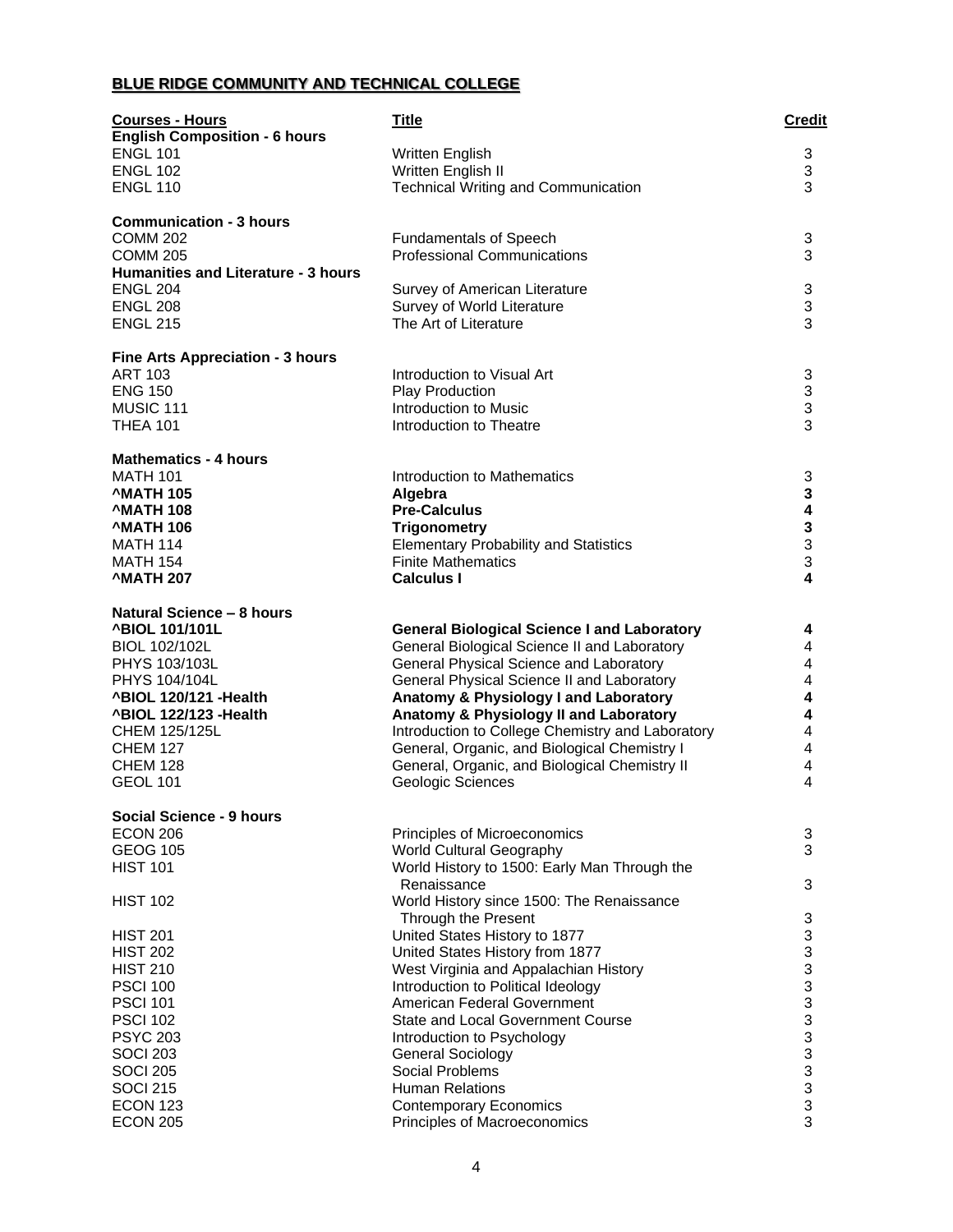# **BLUEFIELD STATE COLLEGE**

| <b>Courses - Hours</b>                     | <b>Title</b>                                                               | <b>Credit</b>                                      |
|--------------------------------------------|----------------------------------------------------------------------------|----------------------------------------------------|
| <b>English Composition - 6 hours</b>       |                                                                            |                                                    |
| <b>ENGL 101</b>                            | Composition I                                                              | 3                                                  |
| <b>ENGL 102</b>                            | <b>Composition II</b>                                                      | 3                                                  |
| <b>Communication - 3 hours</b>             |                                                                            |                                                    |
| COMM102                                    | <b>Basic Communications</b>                                                | 3                                                  |
| <b>SPCH 208</b>                            | <b>Fundamentals of Speech</b>                                              | 3                                                  |
| <b>Humanities and Literature - 3 hours</b> |                                                                            |                                                    |
| <b>ENGL 201</b>                            | <b>Humanistic Tradition</b>                                                | 3                                                  |
| <b>ENGL 205</b>                            | <b>Modern Tradition</b>                                                    | 3                                                  |
| <b>Fine Arts Appreciation - 3 hours</b>    |                                                                            |                                                    |
| <b>THEA 200</b>                            | Introduction to Theatre                                                    | 3                                                  |
| <b>Mathematics - 4 hours</b>               |                                                                            |                                                    |
| <b>MATH 101</b>                            | <b>General Mathematics</b>                                                 | 3                                                  |
| <b>MATH 109</b>                            | Algebra                                                                    | $\mathbf{3}$                                       |
| <b>MATH 110</b>                            | Trigonometry                                                               | 3                                                  |
| <b>MATH 220</b>                            | Calculus                                                                   | $\overline{4}$                                     |
| <b>Natural Science - 8 hours</b>           |                                                                            |                                                    |
| BIOL 101/103                               | General Biology and Laboratory                                             | 4                                                  |
| BIOL 102/104                               | General Biology and Laboratory                                             | 4                                                  |
| BIOL 210/211                               | Human Anatomy and Physiology I and Laboratory                              | 4                                                  |
| BIOL 212/213                               | Human Anatomy and Physiology II and Laboratory                             | 4                                                  |
| CHEM 101/103                               | General Chemistry and Laboratory                                           | $\overline{\mathbf{4}}$<br>$\overline{\mathbf{4}}$ |
| CHEM 102/104<br>ENSC 201/203               | General Chemistry and Laboratory<br>Environmental Science I and Laboratory | $\overline{\mathbf{4}}$                            |
| ENSC 202/204                               | Environmental Science I and Laboratory                                     | $\overline{\mathbf{4}}$                            |
| PHSC 101/103                               | Physical Science Survey and Laboratory                                     | $\overline{\mathbf{4}}$                            |
| PHSC 102/104                               | Physical Science Survey and Laboratory                                     | $\overline{\mathbf{4}}$                            |
| <b>^PHYS 201/203</b>                       | <b>General Physics I and Laboratory</b>                                    | 4                                                  |
| PHYS 202/224                               | General Physics II and Laboratory                                          | $\overline{\mathbf{4}}$                            |
| PHYS 211/223                               | General Physics I (Calc-based) and Laboratory                              | 4                                                  |
| PHYS 212/224                               | General Physics II (Calc-based) and Laboratory                             | 4                                                  |
| GNET 101                                   | <b>Technical Physics I and Laboratory</b>                                  | 4                                                  |
| <b>GNET 102</b>                            | <b>Technical Physics II and Laboratory</b>                                 | 4                                                  |
| <b>Social Science - 9 hours</b>            |                                                                            |                                                    |
| <b>ECON 211</b>                            | Principles of Economics I                                                  | 3                                                  |
| <b>ECON 212</b>                            | Principles of Economics II                                                 | $\ensuremath{\mathsf{3}}$                          |
| <b>HIST 101</b>                            | <b>World Civilization</b>                                                  | $\mathsf 3$                                        |
| <b>HIST 102</b>                            | <b>World Civilization</b>                                                  | $\begin{array}{c}\n3 \\ 3 \\ 3 \\ 3\n\end{array}$  |
| <b>HIST 105</b>                            | American History                                                           |                                                    |
| <b>HIST 106</b>                            | American History                                                           |                                                    |
| <b>POSC 218</b>                            | <b>State and Local Government</b>                                          |                                                    |
| <b>POSC 200</b>                            | American Government and Economy                                            |                                                    |
| <b>PSYC 103</b>                            | <b>General Psychology</b>                                                  | 3                                                  |
| <b>SOCI 210</b>                            | <b>Principles of Sociology</b>                                             | 3                                                  |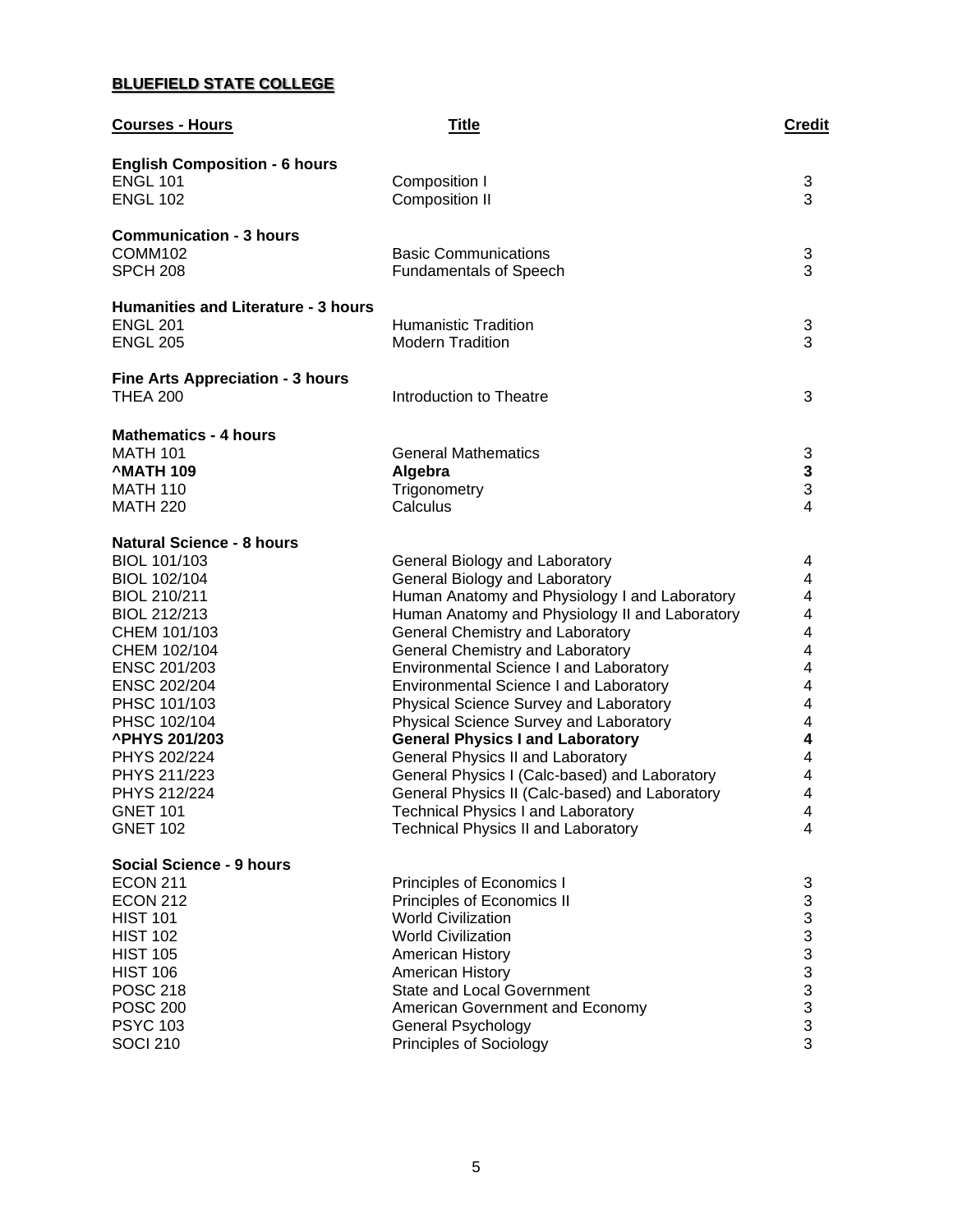# **BRIDGEVALLEY COMMUNITY AND TECHNICAL COLLEGE**

| <b>Courses - Hours</b>                                                                                                                                                                                                                                                   | <b>Title</b>                                                                                                                                                                                                                                                                                                                                                                             | <b>Credit</b>                                                          |
|--------------------------------------------------------------------------------------------------------------------------------------------------------------------------------------------------------------------------------------------------------------------------|------------------------------------------------------------------------------------------------------------------------------------------------------------------------------------------------------------------------------------------------------------------------------------------------------------------------------------------------------------------------------------------|------------------------------------------------------------------------|
| <b>English Composition - 6 hours</b><br><b>^ENGL 101</b><br><b>^ENGL 101E</b><br>^ENGL 101F<br><b>^ENGL 102</b><br><b>ENGL 202</b>                                                                                                                                       | <b>English Composition I</b><br><b>English Composition I Enhanced</b><br><b>English Composition I with Foundations</b><br><b>English Composition II</b><br><b>Business &amp; Professional Writing</b>                                                                                                                                                                                    | 3<br>4<br>4<br>3<br>3                                                  |
| <b>Communication - 3 hours</b><br><b>COMM 100</b>                                                                                                                                                                                                                        | <b>Oral Communication</b>                                                                                                                                                                                                                                                                                                                                                                | 3                                                                      |
| <b>Humanities and Literature - 3 hours</b><br><b>ENGL 215</b><br><b>HUMN 101</b><br><b>HUMN 103</b><br><b>HUMN 105</b><br><b>HUMN 110</b><br><b>HUMN 205</b>                                                                                                             | Introduction to Literature<br>Introduction to Humanities<br>Performance Arts as Culture<br>Ethics and Diversity in the Workplace<br>Critical Thinking and Leadership<br>Appalachian Culture & History<br>*cross-listed with HIST 205                                                                                                                                                     | 3<br>3<br>$\begin{array}{c} 3 \\ 3 \\ 3 \end{array}$<br>3              |
| <b>Fine Arts Appreciation - 3 hours</b><br><b>ARTS 120</b><br><b>ARTS 110</b>                                                                                                                                                                                            | Art Appreciation<br><b>Music Appreciation</b>                                                                                                                                                                                                                                                                                                                                            | 3<br>3                                                                 |
| <b>Mathematics - 4 hours</b><br><b>MATH 113</b><br>MATH 113E<br><b>MATH 125</b><br><b>MATH 130</b><br><b>MATH 135</b><br><b>MATH 140</b><br><b>MATH 155</b>                                                                                                              | <b>Mathematical Reasoning</b><br><b>Mathematical Reasoning Enhanced</b><br><b>College Algebra Expanded</b><br><b>College Algebra</b><br><b>Technical Algebra</b><br>Trigonometry<br><b>Technical Calculus</b>                                                                                                                                                                            | 3<br>4<br>4<br>$\begin{array}{c} 3 \\ 3 \\ 3 \end{array}$<br>3         |
| <b>Natural Science - 8 hours</b><br>BIOL 101/102<br><b>^BIOL 201</b><br><b>^BIOL 202</b><br><b>BIOL 210</b><br><b>BIOL 220</b><br><b>BIOL 221</b><br>BIOL 230/231<br>CHEM 101/102<br>CHEM 110/111<br>ENVI 101/101L<br>PHSC 100/101<br><b>PHYS 101</b><br><b>PHYS 102</b> | General Biology/Lab<br>Human Anatomy & Physiology I<br><b>Human Anatomy &amp; Physiology II</b><br>Human Anatomy & Physiology<br>Human Anatomy<br>Human Physiology<br>Principles of Microbiology<br>General Chemistry/Lab<br>Fundamentals of Chemistry/Lab<br>Introduction to Environmental Science/Lab<br>Physical Science/Lab<br><b>General Physics I</b><br><b>General Physics II</b> | 4<br>4<br>4<br>4<br>4<br>4<br>4<br>4<br>4<br>4<br>4<br>4<br>4          |
| <b>Social Science - 9 hours</b><br><b>GEOG 217</b><br><b>HIST 101</b><br><b>HIST 102</b><br><b>HIST 111</b><br><b>HIST 112</b><br><b>HIST 205</b>                                                                                                                        | World Regional Geography<br>United States History to 1865<br>United States History from 1865 to Contemporary Times<br>World History to 1500<br>World History since 1500<br>Appalachian Culture & History<br>*cross-listed with HUMN 205                                                                                                                                                  | 3<br>$\mathfrak{S}$<br>$\begin{array}{c} 3 \\ 3 \\ 3 \end{array}$<br>3 |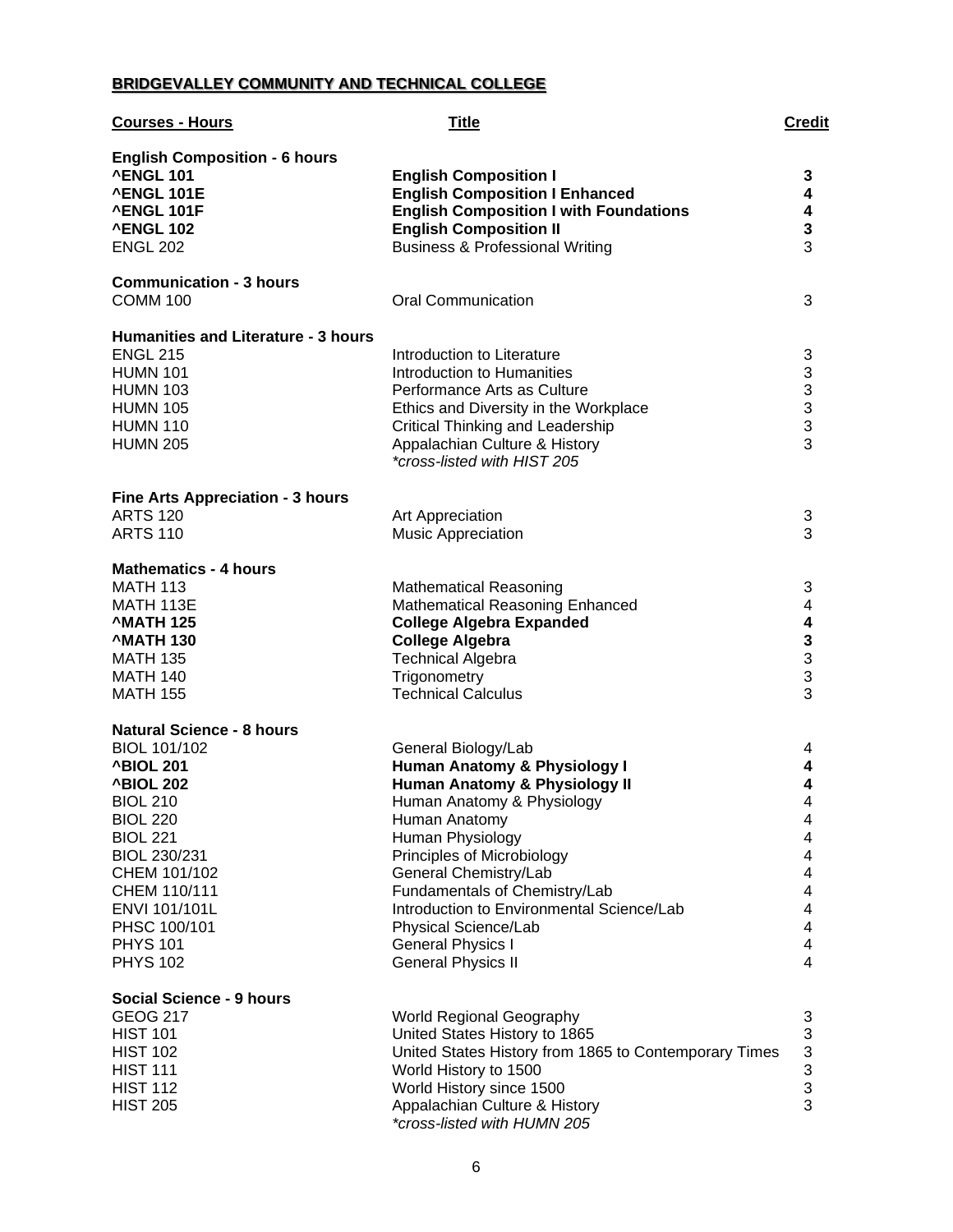# **BRIDGEVALLEY COMMUNITY AND TECHNICAL COLLEGE (cont'd)**

| <b>Courses - Hours</b>            | Title                         | <b>Credit</b> |
|-----------------------------------|-------------------------------|---------------|
| Social Science - 9 hours (cont'd) |                               |               |
| <b>POLI 101</b>                   | American Federal Government   | 3             |
| <b>PSYC 101</b>                   | General Psychology            | 3             |
| <b>PSYC 201</b>                   | Life Span Development         | 3             |
| <b>ECON 201</b>                   | Principles of Microeconomics  | 3             |
| <b>ECON 202</b>                   | Principles of Macroeconomics  | 3             |
| <b>SOCI 101</b>                   | Introduction to Sociology     | 3             |
| <b>SOCI 110</b>                   | Social Problems               | 3             |
| <b>SOCI 120</b>                   | <b>Families &amp; Society</b> | 3             |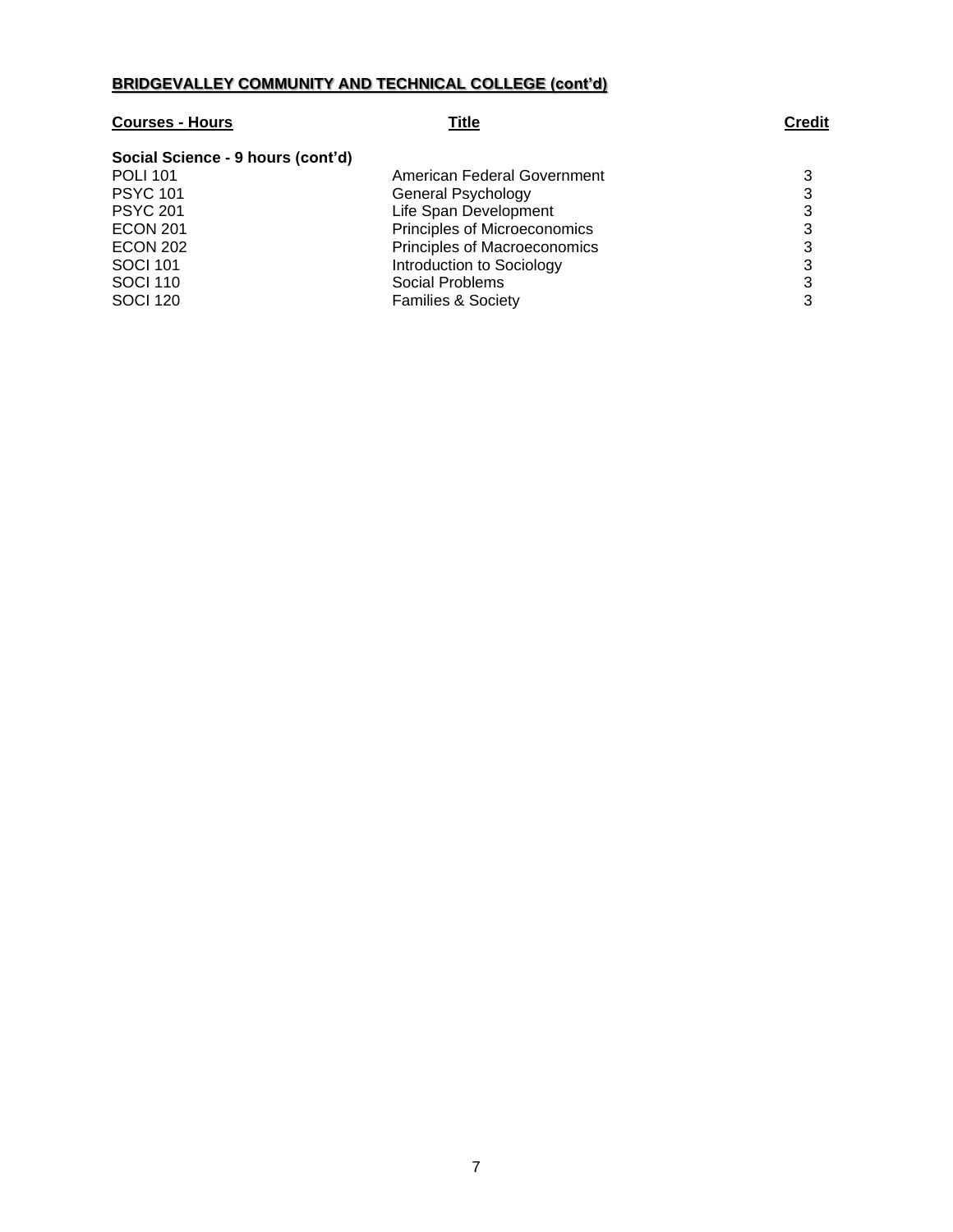# **CONCORD UNIVERSITY**

| <b>Courses - Hours</b>                            | <b>Title</b>                                                          | <b>Credit</b>                                     |
|---------------------------------------------------|-----------------------------------------------------------------------|---------------------------------------------------|
| <b>English Composition - 6 hours</b>              |                                                                       |                                                   |
| <b>ENGL 101</b>                                   | <b>Composition and Rhetoric</b>                                       | 3                                                 |
| <b>ENGL 102</b>                                   | <b>Composition and Rhetoric</b>                                       | 3                                                 |
|                                                   |                                                                       |                                                   |
| <b>Communication - 3 hours</b><br><b>BGEN 205</b> | <b>Fundamentals of Business Communications</b>                        |                                                   |
| <b>COMM 101</b>                                   | <b>Fundamentals of Speech</b>                                         | 3<br>3                                            |
|                                                   |                                                                       |                                                   |
| <b>Humanities and Literature - 3 hours</b>        |                                                                       |                                                   |
| <b>ENGL 203</b>                                   | <b>World Literature I</b>                                             | 3                                                 |
| <b>ENGL 204</b>                                   | <b>World Literature II</b>                                            |                                                   |
| <b>PHIL 101</b>                                   | History of Philosophy I                                               |                                                   |
| <b>PHIL 102</b><br><b>PHIL 210</b>                | History of Philosophy II<br>Logic                                     | $\begin{array}{c} 3 \\ 3 \\ 3 \end{array}$        |
|                                                   |                                                                       |                                                   |
| <b>Fine Arts Appreciation - 3 hours</b>           |                                                                       |                                                   |
| <b>ART 101</b>                                    | Introduction to Visual Arts                                           | 3                                                 |
| <b>MUS 101</b>                                    | Introduction to Music                                                 | 3<br>3                                            |
| <b>THEA 102</b>                                   | Introduction to the Theatre                                           |                                                   |
| <b>Mathematics - 4 hours</b>                      |                                                                       |                                                   |
| <b>MATH 101</b>                                   | <b>General Mathematics</b>                                            | 3                                                 |
| <b>MATH 103</b>                                   | <b>College Algebra</b>                                                |                                                   |
| <b>MATH 104</b>                                   | <b>College Trigonometry</b>                                           | $\begin{array}{c} 3 \\ 3 \\ 3 \end{array}$        |
| <b>^MATH 105</b><br><b>MATH 253</b>               | <b>Elementary Statistics</b><br><b>Calculus w/Analytic Geometry I</b> | $\overline{\mathbf{4}}$                           |
|                                                   |                                                                       |                                                   |
| <b>Natural Science - 8 hours</b>                  |                                                                       |                                                   |
| <b>BIOL 101</b>                                   | General Biology I                                                     | 4                                                 |
| <b>BIOL 102</b><br><b>BIOL 103</b>                | <b>General Biology II</b>                                             | 4<br>4                                            |
| <b>BIOL 121</b>                                   | General Biology for Biology Majors<br><b>Foundations of Biology I</b> | 4                                                 |
| <b>BIOL 122</b>                                   | <b>Foundations of Biology II</b>                                      | 4                                                 |
| <b>^CHEM 101/111</b>                              | <b>General Chemistry I and Laboratory</b>                             | 4                                                 |
| <b>^CHEM 102/112</b>                              | <b>General Chemistry II and Laboratory</b>                            | 4                                                 |
| <b>GEOL 101</b>                                   | Earth Processes, Resources, and the Environment                       | 4                                                 |
| <b>GEOL 150</b>                                   | Oceanography                                                          | 4                                                 |
| <b>GEOL 202</b><br><b>^PHYS 101</b>               | <b>Evolution of Earth Systems</b><br><b>Introductory Physics</b>      | 4<br>4                                            |
| <b>^PHYS102</b>                                   | <b>Intermediate Physics</b>                                           | 4                                                 |
| <b>PHYS 105</b>                                   | <b>Introductory Astronomy</b>                                         | 4                                                 |
| <b>^PHYS 201</b>                                  | <b>University Physics with Calculus I</b>                             | 4                                                 |
| <b>^PHYS 202</b>                                  | <b>University Physics with Calculus II</b>                            | $\overline{\mathbf{4}}$                           |
| <b>PHSC 103</b>                                   | Concepts in Physical Science - Physics/Chemistry                      | 4                                                 |
| <b>PHSC 104</b>                                   | Concepts in Physical Science - Earth/Space                            | 4                                                 |
| Social Science - 9 hours                          |                                                                       |                                                   |
| <b>GEOG 101</b>                                   | Human Geography                                                       | 3                                                 |
| <b>GEOG 255</b>                                   | <b>Regional Studies</b>                                               | 3                                                 |
| <b>HIST 101</b>                                   | <b>History of Civilization</b>                                        |                                                   |
| <b>HIST 102</b>                                   | <b>History of Civilization</b>                                        |                                                   |
| <b>HIST 203</b><br><b>HIST 204</b>                | History of the United States<br>History of the United States          |                                                   |
| <b>POSC 101</b>                                   | Introduction to Political Science                                     | $\begin{array}{c}\n3 \\ 3 \\ 3 \\ 3\n\end{array}$ |
| <b>POSC 104</b>                                   | American Federal Government                                           | 3                                                 |
|                                                   |                                                                       |                                                   |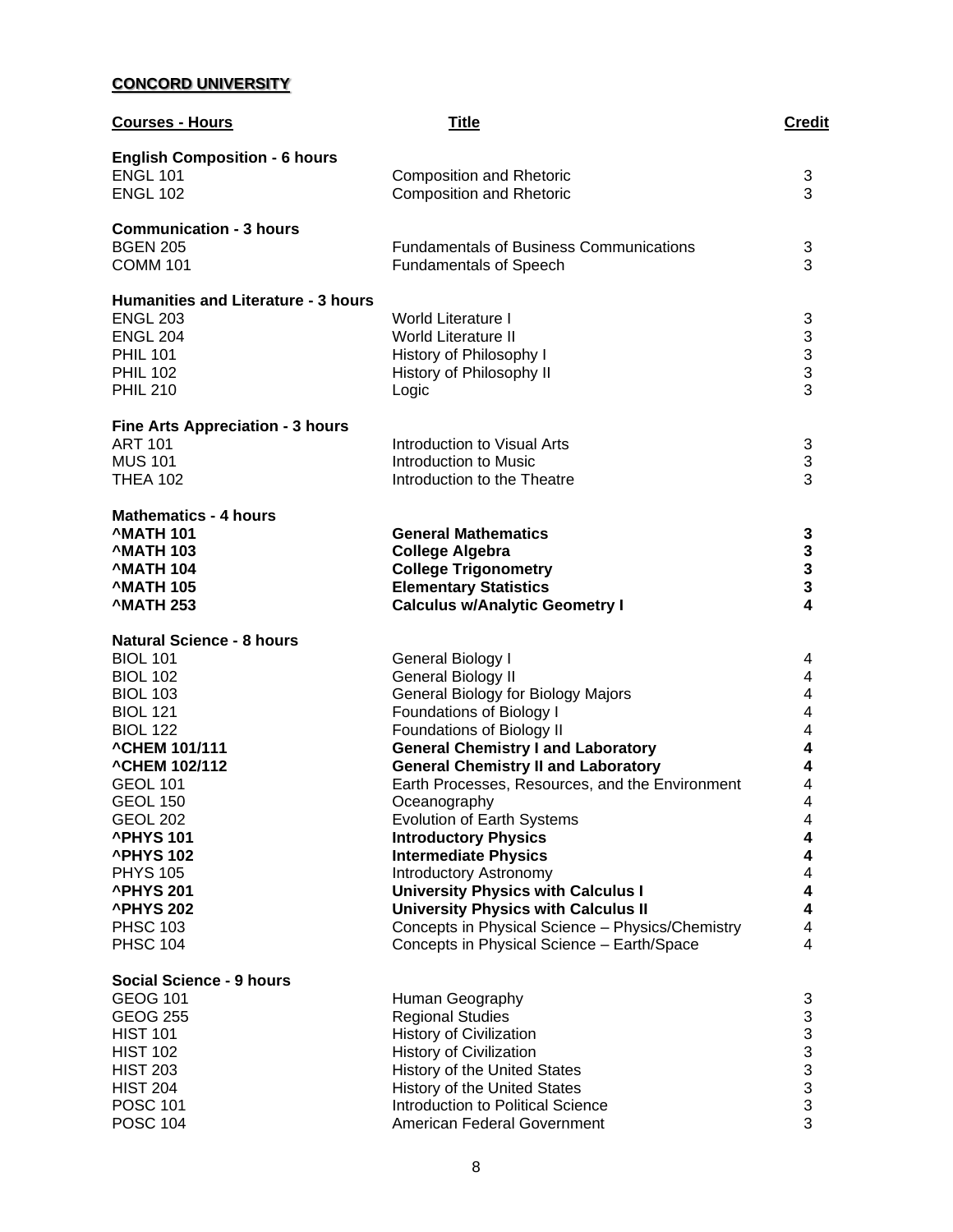### **CONCORD UNIVERSITY (cont'd)**

# **Courses - Hours Title Credit Social Science - 9 hours (cont'd)** POSC 202 **State and Local Government** 3<br>PSY 101 **State and State Accord Server 3** General Psychology SOC 101 Introduction to Sociology 3<br>SOC 201 3<br>3 SOC 201 Social Problems<br>
ECON 203 Principles of Micr ECON 203 **Principles of Microeconomics** 3<br>ECON 204 **Principles of Macroeconomics** 3 Principles of Macroeconomics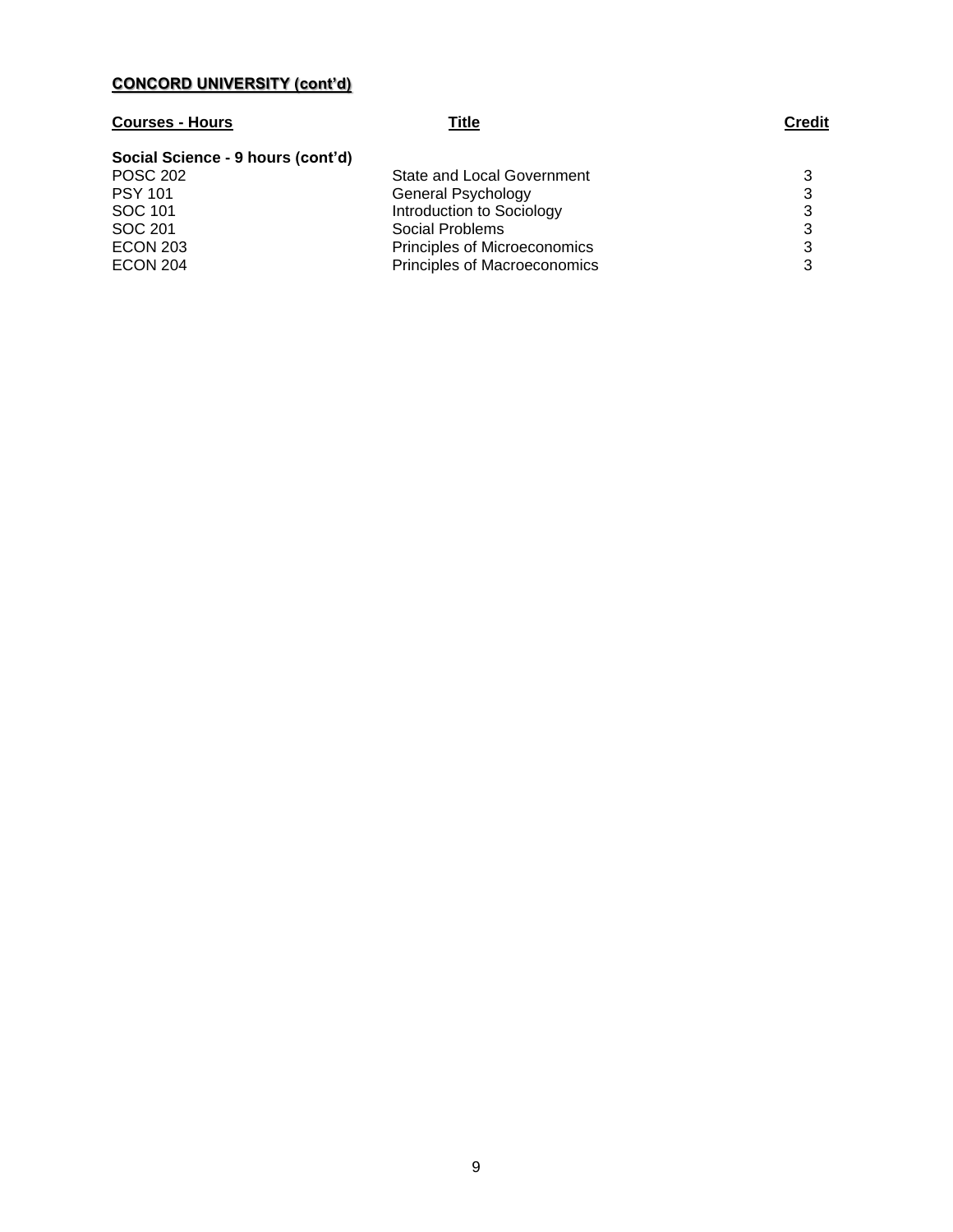# **EASTERN WV COMMUNITY AND TECHNICAL COLLEGE**

| <b>Courses - Hours</b>                                                                                                                                                                                                                                             | <b>Title</b>                                                                                                                                                                                                                                                                                                                                                                                                                               | <b>Credit</b>                                                                                                          |
|--------------------------------------------------------------------------------------------------------------------------------------------------------------------------------------------------------------------------------------------------------------------|--------------------------------------------------------------------------------------------------------------------------------------------------------------------------------------------------------------------------------------------------------------------------------------------------------------------------------------------------------------------------------------------------------------------------------------------|------------------------------------------------------------------------------------------------------------------------|
| <b>English Composition - 6 hours</b><br><b>ENL 101</b><br><b>ENL 102</b>                                                                                                                                                                                           | <b>English Composition I</b><br><b>English Composition II</b>                                                                                                                                                                                                                                                                                                                                                                              | 3<br>3                                                                                                                 |
| <b>Communication - 3 hours</b><br><b>SPH 101</b>                                                                                                                                                                                                                   | Speech Fundamentals                                                                                                                                                                                                                                                                                                                                                                                                                        | 3                                                                                                                      |
| <b>Humanities and Literature - 3 hours</b><br><b>ENL 200</b><br><b>ENL 201</b><br><b>ENL 202</b><br><b>ENL 204</b>                                                                                                                                                 | English Literature Before 1800<br>American Literature Before 1865<br>English Literature Since 1800<br>American Literature Since 1865                                                                                                                                                                                                                                                                                                       | 3<br>$\frac{3}{3}$<br>3                                                                                                |
| <b>Fine Arts Appreciation - 3 hours</b><br><b>ART 100</b><br><b>MUS 170</b>                                                                                                                                                                                        | Art Appreciation<br>Music Appreciation                                                                                                                                                                                                                                                                                                                                                                                                     | 3<br>3                                                                                                                 |
| <b>Mathematics - 4 hours</b><br><b>MTH 121</b><br><b>MTH 135</b><br><b>MTH 136</b><br><b>MTH 137</b><br><b>MTH 225</b><br><b>MTH 230</b><br><b>MTH 231</b>                                                                                                         | College Math for Gen. Ed.<br>College Algebra<br>Trigonometry<br>Precalculus<br>Introduction to Statistics<br>Calculus I<br>Calculus II                                                                                                                                                                                                                                                                                                     | 3<br>3<br>$\begin{array}{c} 3 \\ 5 \\ 3 \end{array}$<br>$\overline{\mathbf{4}}$<br>$\overline{\mathbf{4}}$             |
| <b>Natural Science - 8 hours</b><br><b>BIO 101</b><br><b>BIO 102</b><br><b>BIO 124</b><br><b>BIO 125</b><br><b>CHM 213</b><br><b>CHM 214</b><br><b>GSC 109</b><br><b>GSC 110</b>                                                                                   | General Biology I<br><b>General Biology II</b><br>Human Anatomy & Physiology I<br>Human Anatomy & Physiology II<br>Principles of Chemistry I<br>Principles of Chemistry II<br><b>General Physical Science I</b><br><b>General Physical Science II</b>                                                                                                                                                                                      | 4<br>4<br>4<br>4<br>4<br>4<br>4<br>$\overline{4}$                                                                      |
| Social Science - 9 hours<br><b>ECN 201</b><br><b>ECN 202</b><br><b>HIT 104</b><br><b>HIT 105</b><br><b>HIT 240</b><br><b>HIT 241</b><br><b>POL 201</b><br><b>POL 202</b><br><b>PSY 200</b><br><b>PSY 214</b><br><b>SOC 203</b><br><b>SOC 207</b><br><b>SOC 220</b> | Principles of Macroeconomics<br>Principles of Microeconomics<br><b>Western Civilization I</b><br><b>Western Civilization II</b><br>American History 1492 - 1877<br>American History since 1877<br><b>American Government and Politics</b><br><b>State and Local Government</b><br><b>General Psychology</b><br>Life Span Developmental Psychology<br>Introduction to Sociology<br>Social Problems<br>Introduction to Cultural Anthropology | 3<br>$\ensuremath{\mathsf{3}}$<br>$\frac{3}{3}$<br>3<br>3<br>3<br>$\begin{array}{c} 3 \\ 3 \\ 3 \end{array}$<br>3<br>3 |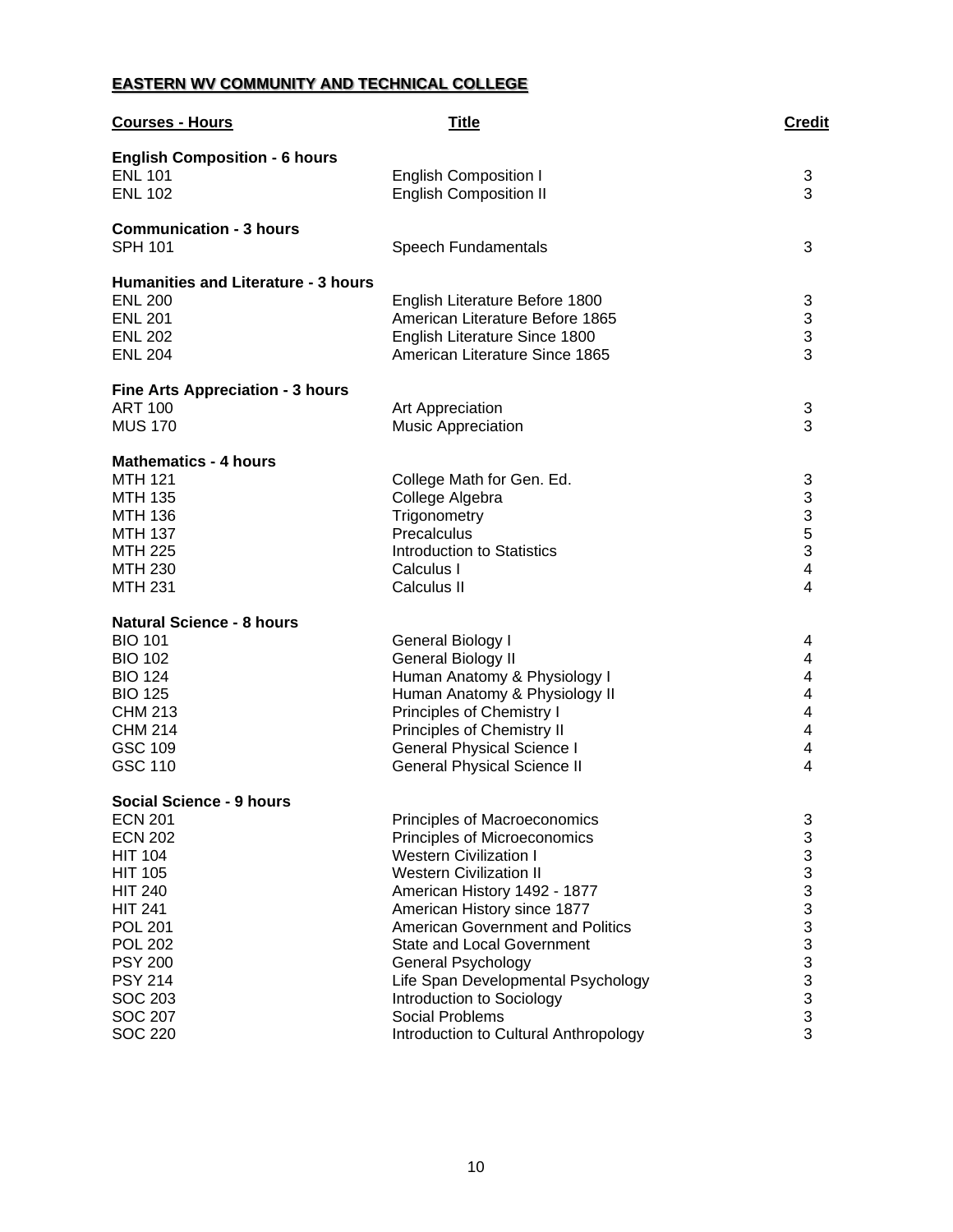# **FAIRMONT STATE UNIVERSITY**

| <b>Courses - Hours</b>                                                                                                                                                                                                                                                              | <b>Title</b>                                                                                                                                                                                                                                                                                                                                                                            | <b>Credit</b>                                                                               |
|-------------------------------------------------------------------------------------------------------------------------------------------------------------------------------------------------------------------------------------------------------------------------------------|-----------------------------------------------------------------------------------------------------------------------------------------------------------------------------------------------------------------------------------------------------------------------------------------------------------------------------------------------------------------------------------------|---------------------------------------------------------------------------------------------|
| <b>English Composition - 6 hours</b><br><b>^ENGL 1101</b><br><b>^ENGL 1102</b>                                                                                                                                                                                                      | <b>Written English I</b><br><b>Written English II</b>                                                                                                                                                                                                                                                                                                                                   | 3<br>3                                                                                      |
| <b>Communication - 3 hours</b><br><b>COMM 2200</b>                                                                                                                                                                                                                                  | Introduction to Human Communication                                                                                                                                                                                                                                                                                                                                                     | 3                                                                                           |
| <b>Humanities and Literature - 3 hours</b><br><b>ENGL 2220</b><br><b>ENGL 2221</b><br><b>ENGL 2230</b><br><b>ENGL 2231</b><br><b>ENGL 2240</b>                                                                                                                                      | World Literature I: Origins to 1650<br>World Literature II: 1650 to the Present<br>Introduction to Literature I: Prose Narratives<br>Introduction to Literature II: Poetry & Drama<br>Introduction to Literature: Prose, Poetry & Drama                                                                                                                                                 | $\ensuremath{\mathsf{3}}$<br>$\begin{array}{c} 3 \\ 3 \\ 3 \end{array}$<br>3                |
| <b>Fine Arts Appreciation - 3 hours</b><br><b>ART 1120</b><br><b>INTR 1120</b><br><b>MUSI 1120</b><br><b>THEA 1120</b>                                                                                                                                                              | Art Appreciation<br><b>Experiencing the Arts</b><br><b>Music Appreciation</b><br><b>Theatre Appreciation</b>                                                                                                                                                                                                                                                                            | 3<br>3<br>3<br>3                                                                            |
| <b>Mathematics - 4 hours</b><br><b>MATH 1407</b><br><b>MATH 1507</b><br><b>MATH 1430</b><br><b>MATH 1530</b><br><b>MATH 1540</b><br><b>MATH 2501</b>                                                                                                                                | <b>Fundamental Concepts of Mathematics with support</b><br><b>Fundamental Concepts of Mathematics</b><br><b>College Algebra with support</b><br><b>College Algebra</b><br><b>Trigonometry and Elementary Functions</b><br><b>Calculus I</b>                                                                                                                                             | 4<br>3<br>$\begin{array}{c} 4 \\ 3 \\ 3 \end{array}$<br>$\overline{\mathbf{4}}$             |
| <b>Natural Science - 8 hours</b><br>BIOLOGY 1105<br>BIOLOGY 1106<br>CHEMISTRY 1101<br>CHEMISTRY 1102<br><b>^CHEMISTRY 1105</b><br><b>^CHEM 2200</b><br><b>^PHYSICS 1101</b><br><b>^PHYSICS 1102</b><br><b>^PHYSICS 1105</b><br><b>^PHYSICS 1106</b><br>GEOLOGY 1101<br>GEOLOGY 1102 | <b>Biological Principles I</b><br><b>Biological Principles II</b><br><b>General Chemistry</b><br><b>General Chemistry</b><br><b>Chemical Principles</b><br><b>Foundational Biochemistry</b><br><b>Introduction to Physics</b><br><b>Introduction to Physics</b><br><b>Principles of Physics</b><br><b>Principles of Physics</b><br><b>Physical Geology</b><br><b>Historical Geology</b> | 4<br>4<br>4<br>$\overline{\mathbf{4}}$<br>5<br>4<br>4<br>4<br>4<br>4<br>4<br>$\overline{4}$ |
| Social Science - 9 hours<br><b>BSBA 2200</b><br><b>BSBA 2211</b><br>HISTORY 1107<br>HISTORY 1108<br>HISTORY 2211<br>HISTORY 2212<br>HISTORY 2213<br><b>POLI 1100</b><br><b>POLI 2200</b><br><b>PSYC 1101</b><br>SOC 1110                                                            | Economics<br>Principles of Economics I<br>U.S. History I<br>U.S. History II<br>History of Civilization I<br><b>History of Civilization II</b><br>History of Civilization III<br>American Government<br>Introduction to Political Science<br>Introduction to Psychology<br>Introduction to Sociology                                                                                     | $\ensuremath{\mathsf{3}}$<br>33333333333<br>3                                               |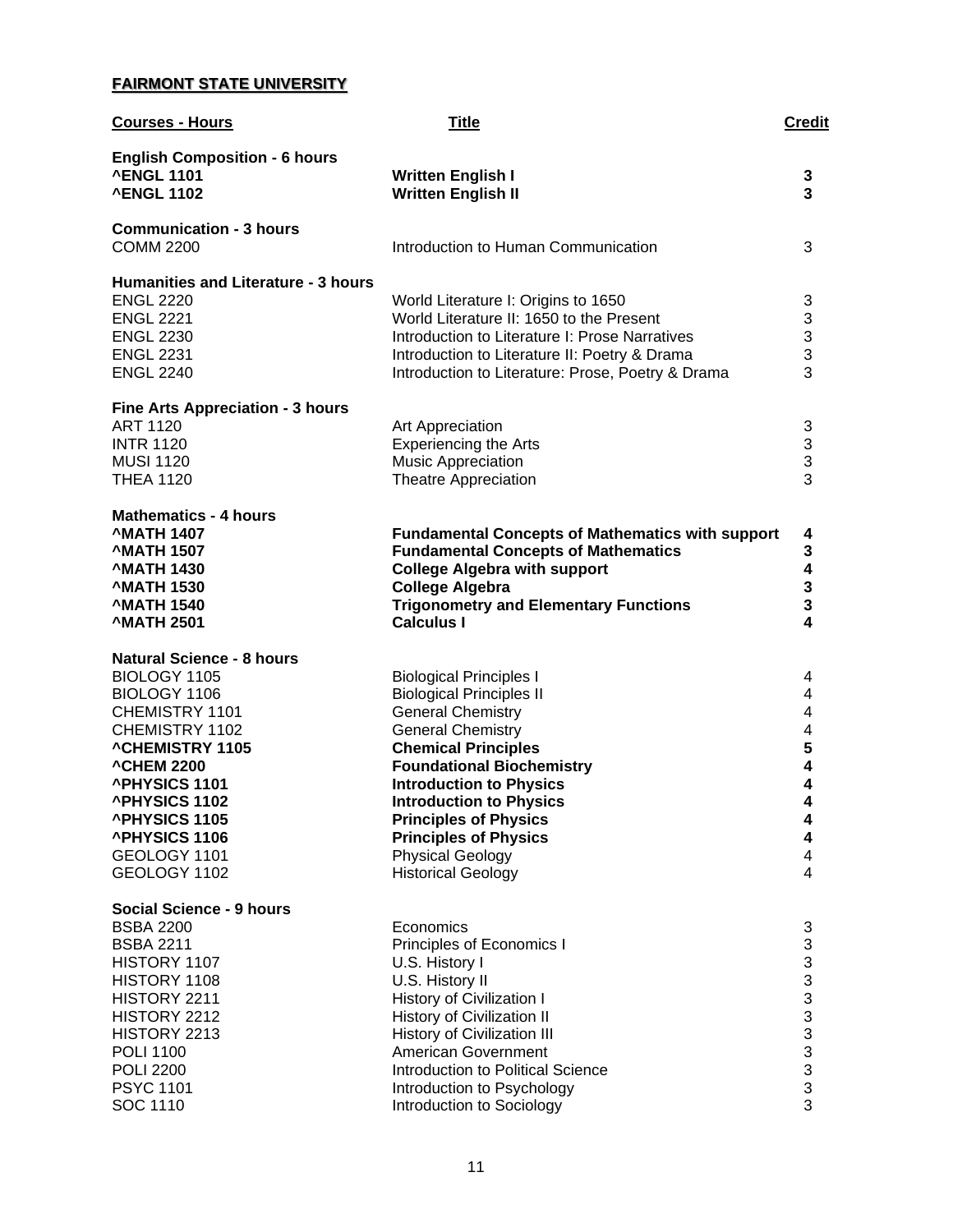# **GLENVILLE STATE COLLEGE**

| <b>Courses - Hours</b>                     | <b>Title</b>                                      | <b>Credit</b>                              |
|--------------------------------------------|---------------------------------------------------|--------------------------------------------|
| <b>English Composition - 6 hours</b>       |                                                   |                                            |
| <b>ENGL 101</b>                            | <b>Critical Reading and Writing I</b>             | 3                                          |
| <b>ENGL 102</b>                            | Critical Reading and Writing II: Research Writing | 3                                          |
| <b>Communication - 3 hours</b>             |                                                   |                                            |
| <b>CART 101</b>                            | Introduction to Public Speaking                   | 3                                          |
| <b>Humanities and Literature - 3 hours</b> |                                                   |                                            |
| <b>ENGL 203</b>                            | Survey of English Literature I                    | 3                                          |
| <b>ENGL 204</b>                            | Survey of English Literature II                   | 3                                          |
| <b>ENGL 205</b>                            | Survey of American Literature I                   | 3                                          |
| <b>ENGL 206</b>                            | Survey of American Literature II                  | 3                                          |
|                                            |                                                   |                                            |
| <b>Fine Arts Appreciation - 3 hours</b>    |                                                   |                                            |
| <b>ART 200</b>                             | Survey of Art                                     | $\overline{c}$                             |
| <b>CART 200</b>                            | Survey of Theatre                                 | 3                                          |
| <b>FNAR 100</b>                            | Introduction to Fine Arts                         | 3                                          |
| <b>MUSC 200</b>                            | <b>Survey of Music</b>                            | $\overline{2}$                             |
| <b>Mathematics - 4 hours</b>               |                                                   |                                            |
| <b>MATH 106</b>                            | <b>Finite Mathematics</b>                         | 3                                          |
| <b>MATH 106S</b>                           | Finite Mathematics with Support                   | 3                                          |
| <b>MATH 110</b>                            | The Nature of Math                                |                                            |
| <b>MATH 115</b>                            | <b>College Algebra</b>                            |                                            |
| <b>MATH 115S</b>                           | College Algebra with Support                      | $\begin{array}{c} 3 \\ 3 \\ 3 \end{array}$ |
| <b>Math 120</b>                            | <b>Precalculus</b>                                | 4                                          |
| <b>Natural Science - 8 hours</b>           |                                                   |                                            |
|                                            |                                                   |                                            |
| <b>^BIOL 120</b><br><b>BIOL 121</b>        | <b>Principles of Biology I</b>                    | 4<br>4                                     |
| <b>BIOL 210</b>                            | Principles of Biology II<br>Zoology               | 4                                          |
|                                            |                                                   |                                            |
| <b>CHEM 101</b>                            | <b>General Chemistry I</b>                        | 4<br>4                                     |
| <b>CHEM 102</b>                            | <b>General Chemistry II</b>                       |                                            |
| <b>ENVR 101</b>                            | <b>Environmental Science</b>                      | 4                                          |
| <b>PHYS 201</b>                            | <b>General Physics I</b>                          | 4                                          |
| <b>PHYS 202</b>                            | <b>General Physics II</b>                         | 4                                          |
| <b>PHYS 209</b>                            | <b>General Geology</b>                            | 4                                          |
| <b>SCNC 101</b>                            | <b>Earth Science</b>                              | 4                                          |
| <b>SCNC 102</b>                            | Nature of Sound and Light                         | 4                                          |
| <b>SCNC 103</b>                            | <b>Contemporary Biology</b>                       | 4                                          |
| <b>SCNC 104</b>                            | <b>Forensic Chemistry</b>                         | 4                                          |
| Social Science - 9 hours                   |                                                   |                                            |
| <b>ECON 201</b>                            | Principles of Microeconomics                      | 3                                          |
| <b>ECON 202</b>                            | Principles of Macroeconomics                      |                                            |
| <b>GEOG 203</b>                            | <b>World Regional Geography</b>                   | 33333333333                                |
| <b>HIST 201</b>                            | History of World Cultures I                       |                                            |
| <b>HIST 202</b>                            | History of World Cultures II                      |                                            |
| <b>HIST 207</b>                            | U.S. History to 1877                              |                                            |
| <b>HIST 208</b>                            | U.S. History Since 1877                           |                                            |
| <b>POSC 203</b>                            | <b>American National Government</b>               |                                            |
| <b>PSYC 201</b>                            | General Psychology                                |                                            |
| <b>SOCL 205</b>                            | <b>Principles of Sociology</b>                    |                                            |
| <b>SOCS 225</b>                            | Introduction to Global Studies                    |                                            |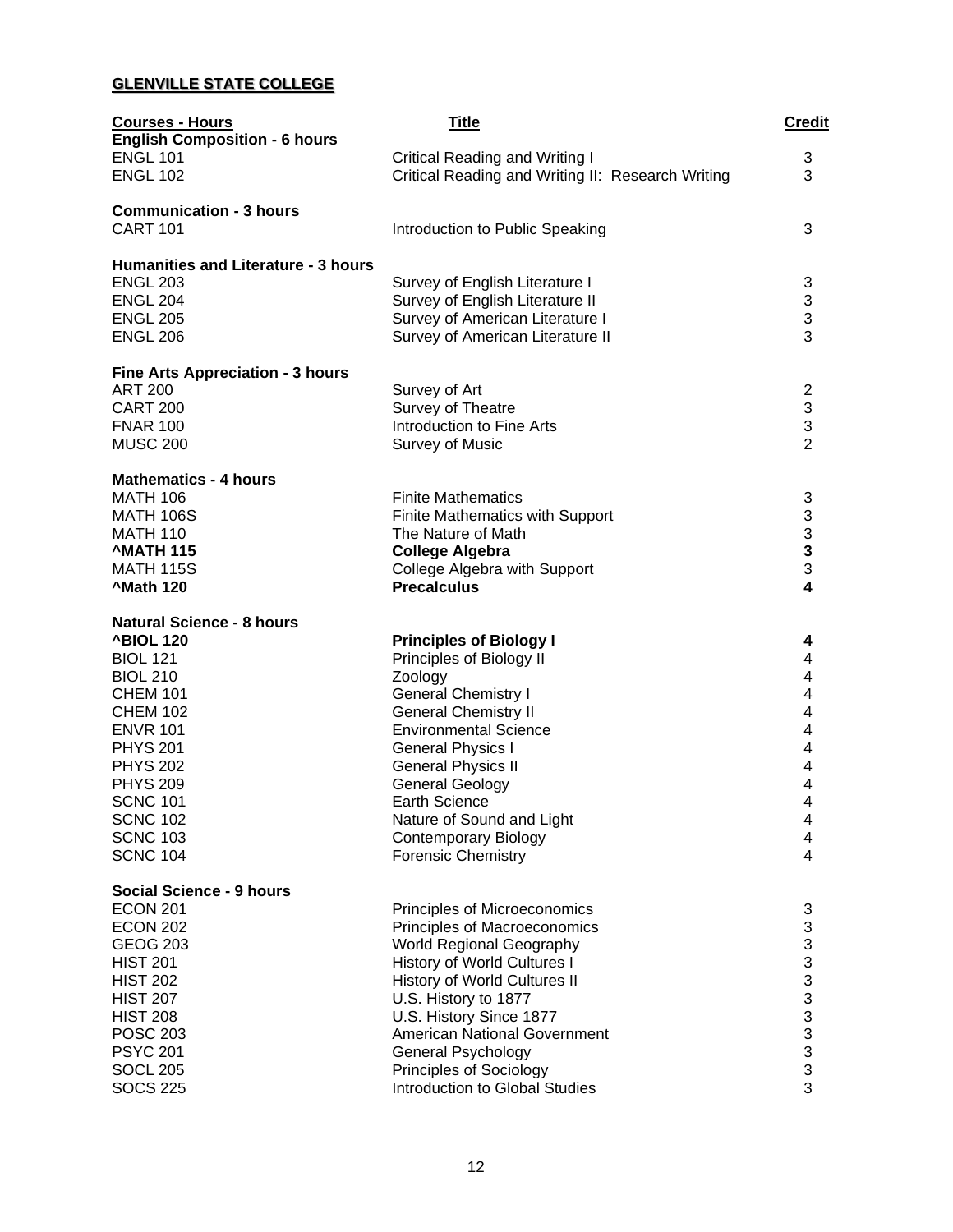# **MARSHALL UNIVERSITY**

| <b>Courses - Hours</b>                     | <b>Title</b>                                              | <b>Credit</b>                              |
|--------------------------------------------|-----------------------------------------------------------|--------------------------------------------|
| <b>English Composition - 6 hours</b>       |                                                           |                                            |
| <b>^ENG 101</b>                            | <b>English Composition I</b>                              | 3                                          |
| <b>^ENG 201</b>                            | <b>Advanced Composition</b>                               | 3                                          |
| <b>ENG 201H</b>                            | <b>English Composition Honors</b>                         | 3                                          |
| <b>Communication - 3 hours</b>             |                                                           |                                            |
| <b>CMM 103</b>                             | <b>Fundamentals of Speech Communication</b>               | 3                                          |
| <b>CMM 104H</b>                            | Honors in Speech Communication                            | 3                                          |
| <b>CMM 207</b>                             | <b>Business and Professional Communications</b>           | 3                                          |
| <b>Humanities and Literature - 3 hours</b> |                                                           |                                            |
| <b>ENG 206</b>                             | Good Plays                                                | 3                                          |
| <b>ENG 213</b>                             | Introduction to Poetry                                    |                                            |
| <b>ENG 215</b>                             | <b>Good Novels</b>                                        | $\begin{array}{c} 3 \\ 3 \\ 3 \end{array}$ |
| <b>ENG 231</b>                             | <b>Good Stories</b>                                       |                                            |
| <b>Fine Arts Appreciation - 3 hours</b>    |                                                           |                                            |
| <b>ART 112</b>                             | Introduction to Visual Art                                | 3                                          |
| <b>MUS 142</b>                             | Appreciation of Music                                     | $\mathfrak{S}$                             |
| <b>THE 112</b>                             | <b>Theatre Appreciation</b>                               | 3                                          |
| <b>Mathematics - 4 hours</b>               |                                                           |                                            |
| <b>MTH 121</b>                             | Concepts and Applications of Mathematics                  | 3                                          |
| <b>^MTH 122</b>                            | <b>Plane Trigonometry</b>                                 |                                            |
| <b>MTH 125</b>                             | <b>Mathematical Thinking</b>                              |                                            |
| <b>MTH 127</b>                             | College Algebra, Expanded Version                         |                                            |
| <b>MTH 130</b>                             | College Algebra                                           | 33535                                      |
| <b>MTH 132</b>                             | Precalculus with Science Applications                     |                                            |
| <b>MTH 225</b>                             | <b>Introductory Statistics</b>                            | 3                                          |
| <b>^MTH 229</b>                            | <b>Calculus with Analytic Geometry I</b>                  | 5                                          |
| <b>^MTH 229H</b>                           | <b>Calculus and Analytic Geometry I</b>                   | 5                                          |
| <b>MTH 230</b>                             | Calculus with Analytical Geometry II                      | $\overline{\mathbf{4}}$                    |
| <b>MTH 140</b>                             | <b>Applied Calculus</b>                                   | 3                                          |
| <b>Natural Science - 8 hours</b>           |                                                           |                                            |
| <b>BSC 104</b>                             | Introduction to Biology                                   | 4                                          |
| <b>BSC 105</b>                             | Introduction to Biology                                   | 4                                          |
| <b>BSC 120</b>                             | Principles of Biology                                     | 4                                          |
| <b>BSC 121</b>                             | Principles of Biology                                     | 4                                          |
| <b>^BSC 227</b>                            | <b>Human Anatomy</b>                                      | 4                                          |
| <b>^BSC 228</b>                            | <b>Human Physiology</b>                                   | 4                                          |
| GLY 110/210L                               | <b>General Geology</b>                                    | 4                                          |
| GLY 200/210L<br>GLY 150/150L               | <b>Physical Geology</b>                                   | 4<br>$\overline{\mathcal{A}}$              |
| GLY 201/211L                               | Introduction to Oceanography<br><b>Historical Geology</b> | $\overline{\mathbf{4}}$                    |
| PS 109/109L                                | <b>General Physical Science</b>                           | $\overline{\mathbf{4}}$                    |
| PS 110/110L                                | <b>General Physical Science</b>                           | $\overline{\mathbf{4}}$                    |
| PHY 200/200L                               | <b>Introductory Physics</b>                               | $\overline{\mathbf{4}}$                    |
| <b>^PHY 201/202L</b>                       | <b>College Physics I</b>                                  | 5                                          |
| PHY 203/204L                               | <b>General Physics</b>                                    | $\overline{\mathbf{4}}$                    |
| <b>^PHY 211</b>                            | <b>University Physics I</b>                               | 4                                          |
| <b>PHY 213</b>                             | Principles of Physics II                                  | 4                                          |
| ^CHM 211/217                               | <b>Principles of Chemistry I and Laboratory</b>           | 5                                          |
| <b>^CHM 212/218</b>                        | <b>Principles of Chemistry II and Laboratory</b>          | 5                                          |
| <b>ISC 200</b>                             | Energy: From Photosynthesis to Steam Engines              | 4                                          |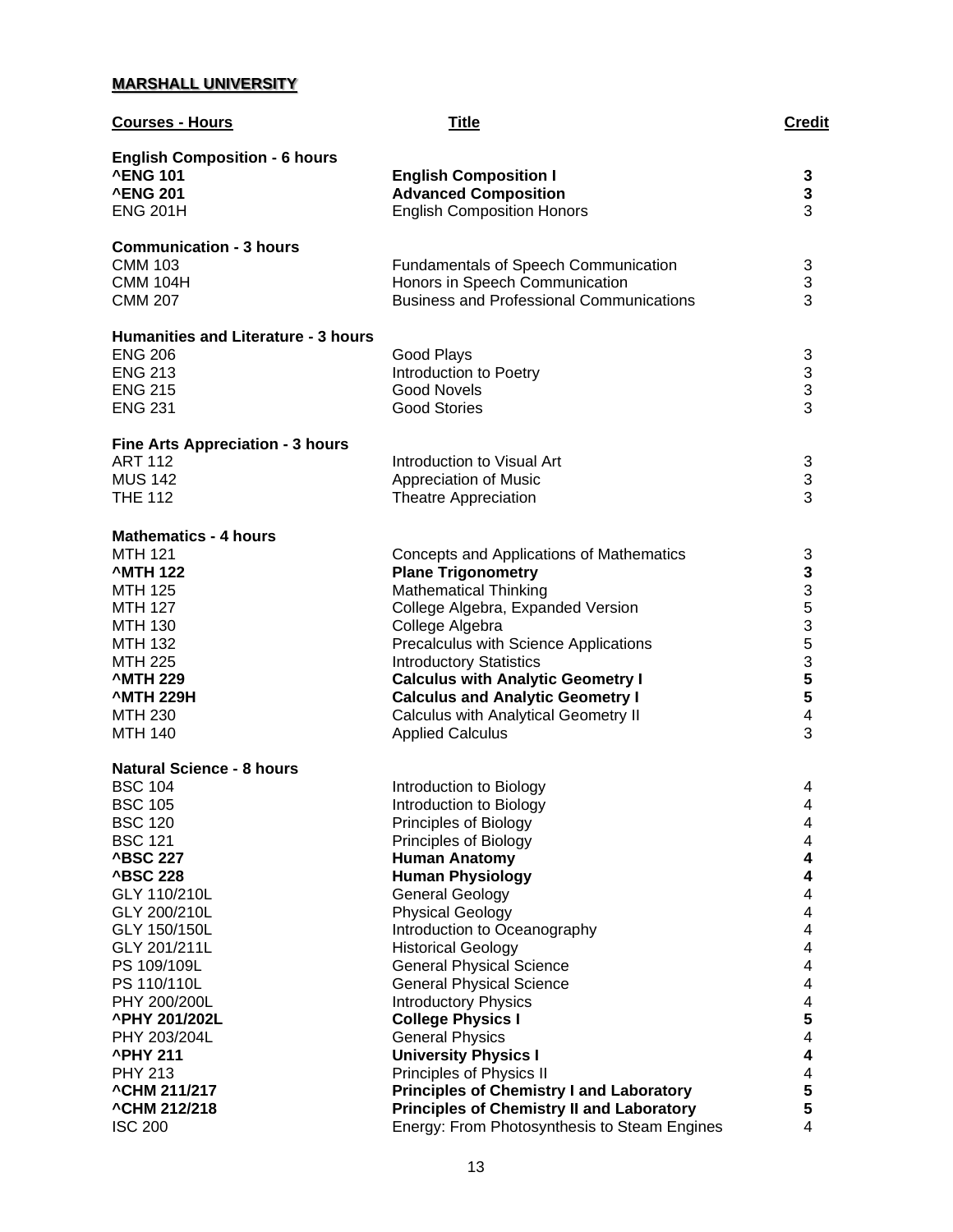# **MARSHALL UNIVERSITY (cont'd)**

# **Courses - Hours Title Credit**

| Natural Science - 8 hours (cont'd) |                                               |                           |
|------------------------------------|-----------------------------------------------|---------------------------|
| <b>ISC 201</b>                     | Biotechnology                                 | 4                         |
| <b>ISC 202</b>                     | Freshwaters of the World                      | 4                         |
| <b>ISC 203</b>                     | Global Warming                                | 4                         |
| <b>ISC 205</b>                     | Who Done It: Introduction to Forensic Science | 4                         |
| <b>ISC 206</b>                     | Living in Space                               | 4                         |
| <b>ISC 207</b>                     | <b>Coal Science</b>                           | 4                         |
| <b>ISC 208</b>                     | Evolution: Process of Change                  | $\overline{4}$            |
| Social Science - 9 hours           |                                               |                           |
| <b>PSY 201</b>                     | General Psychology                            | 3                         |
| <b>PSY 201H</b>                    | General Psychology Honors                     | $\ensuremath{\mathsf{3}}$ |
| <b>SOC 200</b>                     | <b>Introductory Sociology</b>                 | 3                         |
| <b>ANT 201</b>                     | <b>Cultural Anthropology</b>                  | 3                         |
| <b>ECN 250</b>                     | Principles of Microeconomics                  | 3                         |
| <b>ECN 250H</b>                    | Principles of Microeconomics Honors           | $\frac{3}{3}$             |
| <b>ECN 253</b>                     | Principles of Macroeconomics                  |                           |
| <b>ECN 253H</b>                    | Principles of Macroeconomics Honors           | 3                         |
| <b>HST 101</b>                     | The Great Civilizations to 1300               | 3                         |
| <b>HST 102</b>                     | The World and the Rise of the West            | 3                         |
| <b>HST 103</b>                     | The Twentieth Century World                   | 3                         |
| <b>HST 230</b>                     | American History to 1877                      | 3                         |
| <b>HST 231</b>                     | American History since 1877                   | 3                         |
| <b>HST 231H</b>                    | American History since 1877 Honors            | $\frac{3}{3}$             |
| <b>PSC 104</b>                     | American National Government and Politics     |                           |
| <b>PSC 105</b>                     | <b>Fundamentals of Politics</b>               | 3                         |
| <b>PSC 202</b>                     | American State Government and Politics        | 3                         |
|                                    |                                               |                           |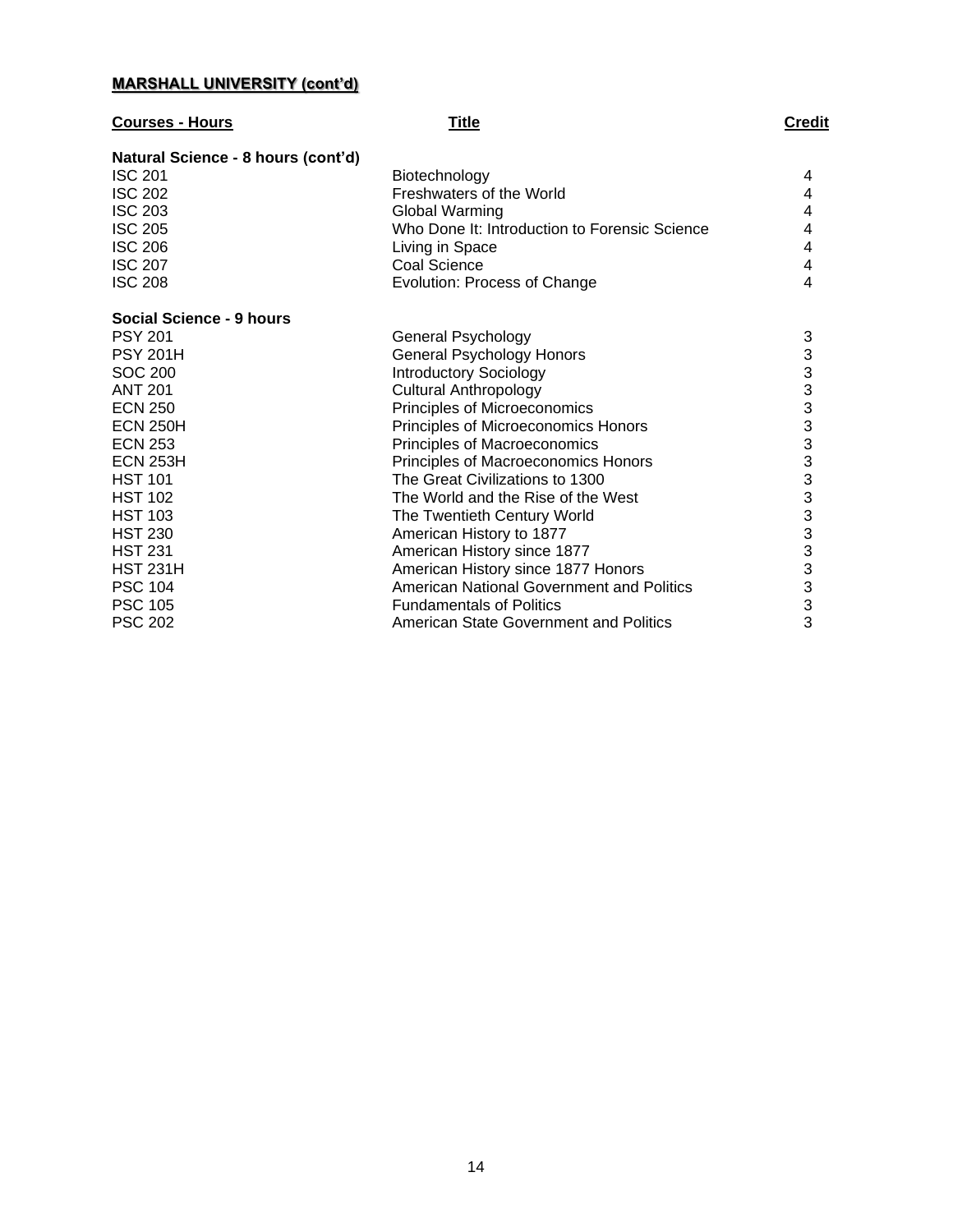# **MOUNTWEST COMMUNITY AND TECHNICAL COLLEGE**

| <b>Courses - Hours</b>                                                                                                                                                                                                                                | <b>Title</b>                                                                                                                                                                                                                                                                                                                                                                      | <b>Credit</b>                        |
|-------------------------------------------------------------------------------------------------------------------------------------------------------------------------------------------------------------------------------------------------------|-----------------------------------------------------------------------------------------------------------------------------------------------------------------------------------------------------------------------------------------------------------------------------------------------------------------------------------------------------------------------------------|--------------------------------------|
| <b>English Composition - 6 hours</b><br><b>^ENL 111</b><br><b>^ENL 115</b>                                                                                                                                                                            | <b>Written Communication</b><br><b>Written Communication II</b>                                                                                                                                                                                                                                                                                                                   | 3<br>3                               |
| <b>Communication - 3 hours</b><br><b>COM 112</b>                                                                                                                                                                                                      | <b>Oral Communication</b>                                                                                                                                                                                                                                                                                                                                                         | 3                                    |
| <b>Humanities and Literature - 3 hours</b><br><b>ENL 201</b><br><b>ENL 245</b><br><b>ENL 251</b>                                                                                                                                                      | Introduction to Literature<br>Elements of the Short Story<br><b>Appalachian Writers</b>                                                                                                                                                                                                                                                                                           | 3<br>3<br>3                          |
| <b>Fine Arts Appreciation - 3 hours</b><br><b>ART 101</b><br><b>THEA 120</b><br><b>MUSI 101</b>                                                                                                                                                       | Introduction to Visual Arts<br>Introduction to Theatre<br>Introduction to Music                                                                                                                                                                                                                                                                                                   | 3<br>3<br>3                          |
| <b>Mathematics - 4 hours</b><br><b>MAT 121</b><br><b>MAT 130</b><br><b>MAT 144</b><br><b>MAT 145</b><br><b>MAT 146</b><br><b>MAT 120</b><br><b>MAT 205</b><br><b>MAT 210</b>                                                                          | Applied Professional Mathematics (Expanded)<br><b>College Algebra</b><br>Applications in Algebra (Expanded)<br>Applications in Algebra<br>Applications in Trigonometry<br><b>Applied Professional Mathematics</b><br><b>Technical Calculus</b><br>Statistics for Business and Industry                                                                                            | 5<br>4<br>533333<br>3                |
| <b>Natural Science - 8 hours</b><br><b>SCI 110</b><br><b>SCI 201</b><br><b>BIOL 101/101L</b><br><b>BIOL 105</b><br>^BIOL 260 - Health<br>^BIOL 265 - Health<br><b>CHEM 220</b><br><b>CHEM 230</b>                                                     | <b>Introductory Physics</b><br>Integrated Science: Health, Law & Environment<br>General Biology with Laboratory<br>Human Biology<br><b>Applied Human Anatomy</b><br><b>Applied Human Physiology</b><br><b>General Chemistry</b><br>Principles of Chemistry I                                                                                                                      | 4<br>4<br>4<br>4<br>4<br>4<br>4<br>4 |
| <b>Social Science - 9 hours</b><br><b>EC 102</b><br>EC 201<br><b>EC 202</b><br><b>HIST 103</b><br><b>HIST 104</b><br><b>HIST 114</b><br><b>HIST 115</b><br><b>GEO 155</b><br><b>POLS 101</b><br><b>PSYC 200</b><br><b>SOCI 210</b><br><b>PSYC 215</b> | <b>Basic Economics</b><br><b>Fundamentals of Microeconomics</b><br><b>Fundamentals of Macroeconomics</b><br>U. S. History to 1877<br>U. S. History since 1877<br>World History until 1500<br>World History since 1500<br><b>Economic Geography</b><br>Introduction to American Government<br><b>General Psychology</b><br><b>Fundamentals of Sociology</b><br>Lifespan Psychology | 3<br>3<br>3333333333<br>3            |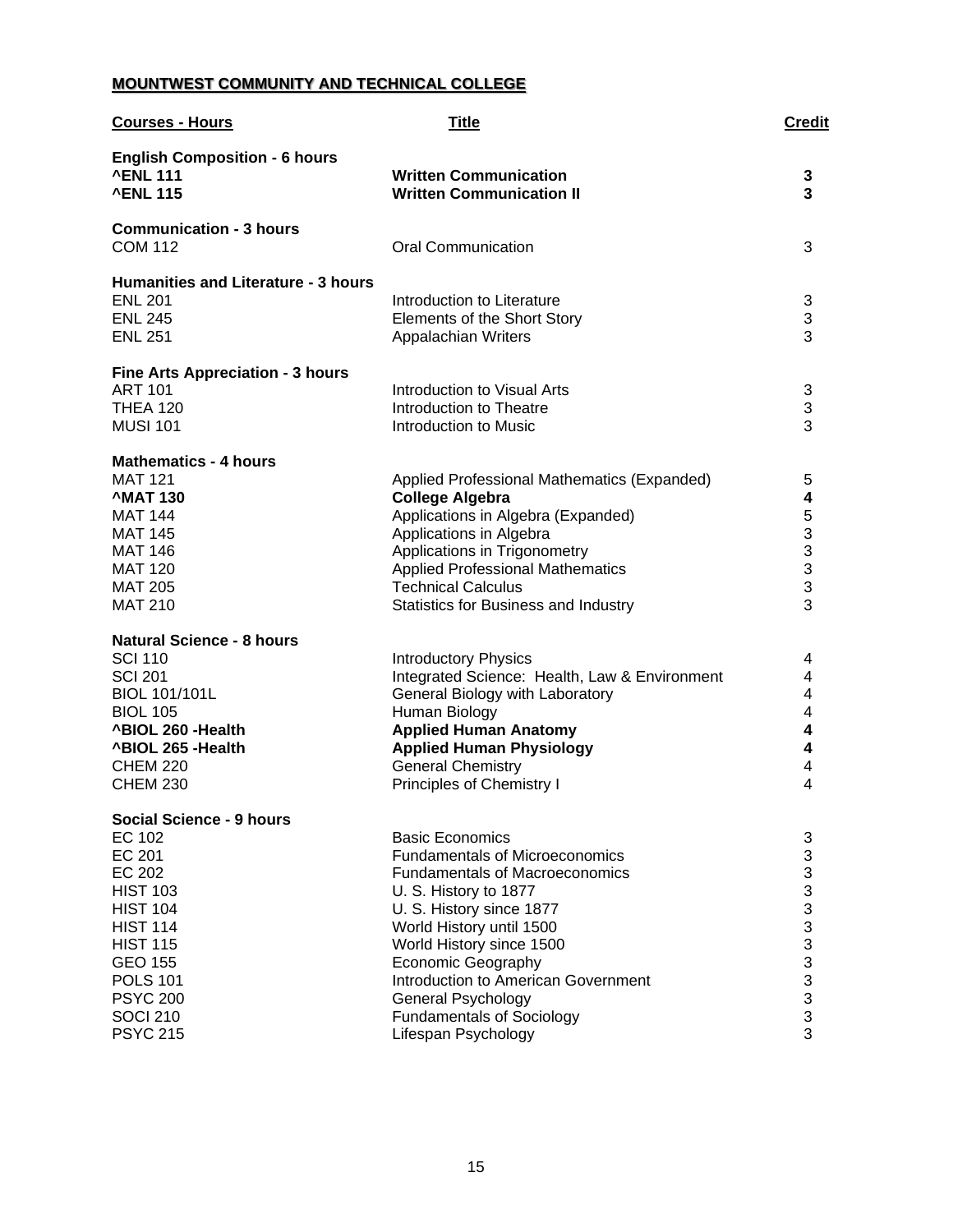# **NEW RIVER COMMUNITY AND TECHNICAL COLLEGE**

| <b>Courses - Hours</b>                                                      | <b>Title</b>                                                              | <b>Credit</b>                              |
|-----------------------------------------------------------------------------|---------------------------------------------------------------------------|--------------------------------------------|
| <b>English Composition - 6 hours</b><br><b>ENGL 101</b><br><b>^ENGL 102</b> | Composition I<br><b>Composition II</b>                                    | 3<br>3                                     |
| <b>Communication - 3 hours</b><br><b>COMM 208</b>                           | <b>Fundamentals of Speech</b>                                             | 3                                          |
| <b>Humanities and Literature - 3 hours</b><br><b>ENGL 201</b>               | <b>Humanistic Tradition</b>                                               | 3                                          |
| <b>ENGL 205</b>                                                             | <b>Modern Tradition</b>                                                   |                                            |
| <b>ENGL 250</b>                                                             | Survey of American Literature                                             | $\begin{array}{c} 3 \\ 3 \\ 3 \end{array}$ |
| <b>ENGL 255</b>                                                             | Survey of British Literature                                              |                                            |
| Humanities 150                                                              | Introduction of Fine Arts                                                 | 3                                          |
| <b>Fine Arts Appreciation - 3 hours</b>                                     |                                                                           |                                            |
| <b>FINA 101</b>                                                             | Introduction to Visual Arts                                               | 3                                          |
| Music 150                                                                   | <b>Introduction of Music</b>                                              | 3                                          |
| <b>Mathematics - 4 hours</b>                                                |                                                                           |                                            |
| <b>MATH 101</b>                                                             | <b>General Mathematics</b>                                                | 3                                          |
| <b>MATH 109</b><br><b>MATH 110</b>                                          | Algebra 3<br><b>Trigonometry</b>                                          |                                            |
| <b>MATH 220</b>                                                             | Calculus                                                                  | 3<br>4                                     |
|                                                                             |                                                                           |                                            |
| <b>Natural Science - 8 hours</b>                                            |                                                                           |                                            |
| BIOL 101/103                                                                | General Biology and Laboratory                                            | 4                                          |
| BIOL 102/104                                                                | General Biology and Laboratory                                            | 4                                          |
| BIOL 105/106<br>BIOL 202/204                                                | Introduction to Anatomy & Physiology (Lab)<br>Microbiology and Laboratory | 4<br>4                                     |
| BIOL 231/233                                                                | Human Anatomy & Physiology I (Lab)                                        | 4                                          |
| BIOL 232/234                                                                | Human Anatomy & Physiology II (Lab)                                       | 4                                          |
| CHEM 101/103                                                                | General Chemistry and Laboratory                                          | 4                                          |
| CHEM 102/104                                                                | General Chemistry and Laboratory                                          | 4                                          |
| <b>CHEM 211</b>                                                             | <b>Organic Chemistry</b>                                                  | 4                                          |
| <b>CHEM 212</b><br>PHSC 101/103                                             | <b>Organic Chemistry</b><br>Physical Science Survey and Laboratory        | 4<br>4                                     |
| PHSC 102/104                                                                | Physical Science Survey and Laboratory                                    | 4                                          |
| PHYS 201/223                                                                | General Physics I and Laboratory                                          | 4                                          |
| PHYS 202/224                                                                | <b>General Physics II and Laboratory</b>                                  | 4                                          |
| Social Science - 9 hours                                                    |                                                                           |                                            |
| <b>ECON 211</b>                                                             | Principles of Economics I                                                 | 3                                          |
| <b>ECON 212</b>                                                             | Principles of Economics II                                                | 3                                          |
| <b>HIST 101</b>                                                             | <b>World Civilization</b>                                                 |                                            |
| <b>HIST 102</b>                                                             | <b>World Civilization</b>                                                 |                                            |
| <b>HIST 105</b><br><b>HIST 106</b>                                          | American History<br>American History                                      | $3333$<br>$333$                            |
| <b>POSC 218</b>                                                             | <b>State and Local Government</b>                                         |                                            |
| <b>POSC 200</b>                                                             | American Government and Economy                                           |                                            |
| <b>PSYC 103</b>                                                             | General Psychology                                                        |                                            |
| <b>SOCI 210</b>                                                             | <b>Principles of Sociology</b>                                            | 3                                          |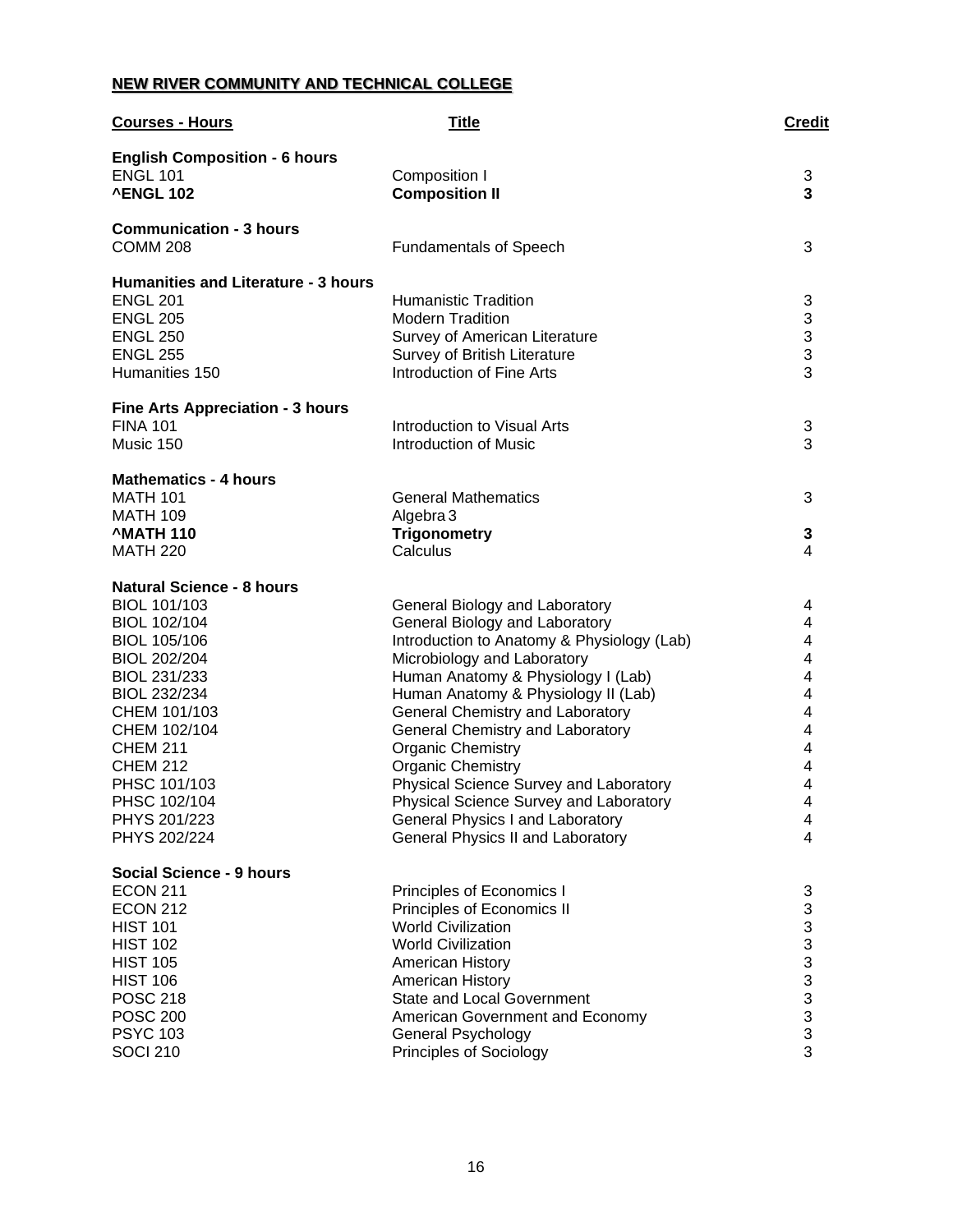# **PIERPONT COMMUNITY AND TECHNICAL COLLEGE**

| <b>Courses - Hours</b>                                                                                                                                                     | <b>Title</b>                                                                                                                                                                                                                                                                                               | <b>Credit</b>                                             |
|----------------------------------------------------------------------------------------------------------------------------------------------------------------------------|------------------------------------------------------------------------------------------------------------------------------------------------------------------------------------------------------------------------------------------------------------------------------------------------------------|-----------------------------------------------------------|
| <b>English Composition - 6 hours</b><br><b>ENGL 1104</b><br><b>ENGL 1108</b><br><b>ENGL 1109</b>                                                                           | Written English I<br>Written English II<br><b>Technical Report Writing</b>                                                                                                                                                                                                                                 | 3<br>3<br>3                                               |
| <b>Communication - 3 hours</b><br><b>COMM 2200</b>                                                                                                                         | Introduction to Human Communication                                                                                                                                                                                                                                                                        | 3                                                         |
| <b>Humanities and Literature - 3 hours</b><br><b>ENGL 2201</b><br><b>ENGL 2202</b><br><b>HUMN 2200</b>                                                                     | Introduction to Literature I<br>Introduction to Literature II<br>Bridging Cultures: Work & Identity in a Global Perspective                                                                                                                                                                                | 3<br>3<br>3                                               |
| <b>Fine Arts Appreciation - 3 hours</b><br><b>ARTD 1120</b><br><b>INTR 1120</b><br><b>MUSI 1101</b><br><b>TEA 1120</b>                                                     | Art Appreciation<br><b>Experiencing the Arts</b><br><b>Music Appreciation</b><br><b>Theatre Appreciation</b>                                                                                                                                                                                               | 3<br>$\begin{array}{c} 3 \\ 3 \end{array}$                |
| <b>Mathematics - 4 hours</b><br><b>MTH 1201</b><br><b>MTH 1207</b><br><b>MTH 1210</b><br><b>MTH 1212</b><br>MTH 1215<br>MTH 1290                                           | <b>Technical Mathematics</b><br><b>Fundamental Concepts of Mathematics</b><br><b>Introduction to Statistics</b><br><b>College Algebra</b><br><b>Trigonometry and Elementary Functions</b><br>Calculus I                                                                                                    | 3<br>$\begin{array}{c} 3 \\ 3 \\ 3 \end{array}$<br>4      |
| <b>Natural Science - 8 hours</b><br><b>BIOY1101</b><br>HLCA 1160/1161<br><b>HLCA 1170/1171</b><br><b>CHEM 1101</b><br><b>^PHY 1101</b><br>PHY 1103/1103L<br>PHY 1104/1104L | <b>Biological Principles I</b><br>Introduction to Microbiology/Laboratory (3/1)<br>Anatomy and Physiology Lecture/Laboratory (3/1)<br><b>General Chemistry I</b><br><b>Introduction to Physics I</b><br>Physics of Light and Color Lecture/Laboratory (3/1)<br>Physics of Sound and Music/Laboratory (3/1) | 4<br>4<br>4<br>4<br>4<br>4<br>4                           |
| <b>Social Science - 9 hours</b><br><b>ECON 2201</b><br><b>HST 1101</b><br><b>HST 1102</b><br><b>POLI 1101</b><br><b>PSYG 1101</b><br><b>SCY 1101</b>                       | <b>Economic Principles and Problems</b><br>U.S. History I<br>U.S. History II<br>American Government<br>Introduction to Psychology<br>Introduction to Sociology                                                                                                                                             | 3<br>3<br>$\begin{array}{c} 3 \\ 3 \\ 3 \end{array}$<br>3 |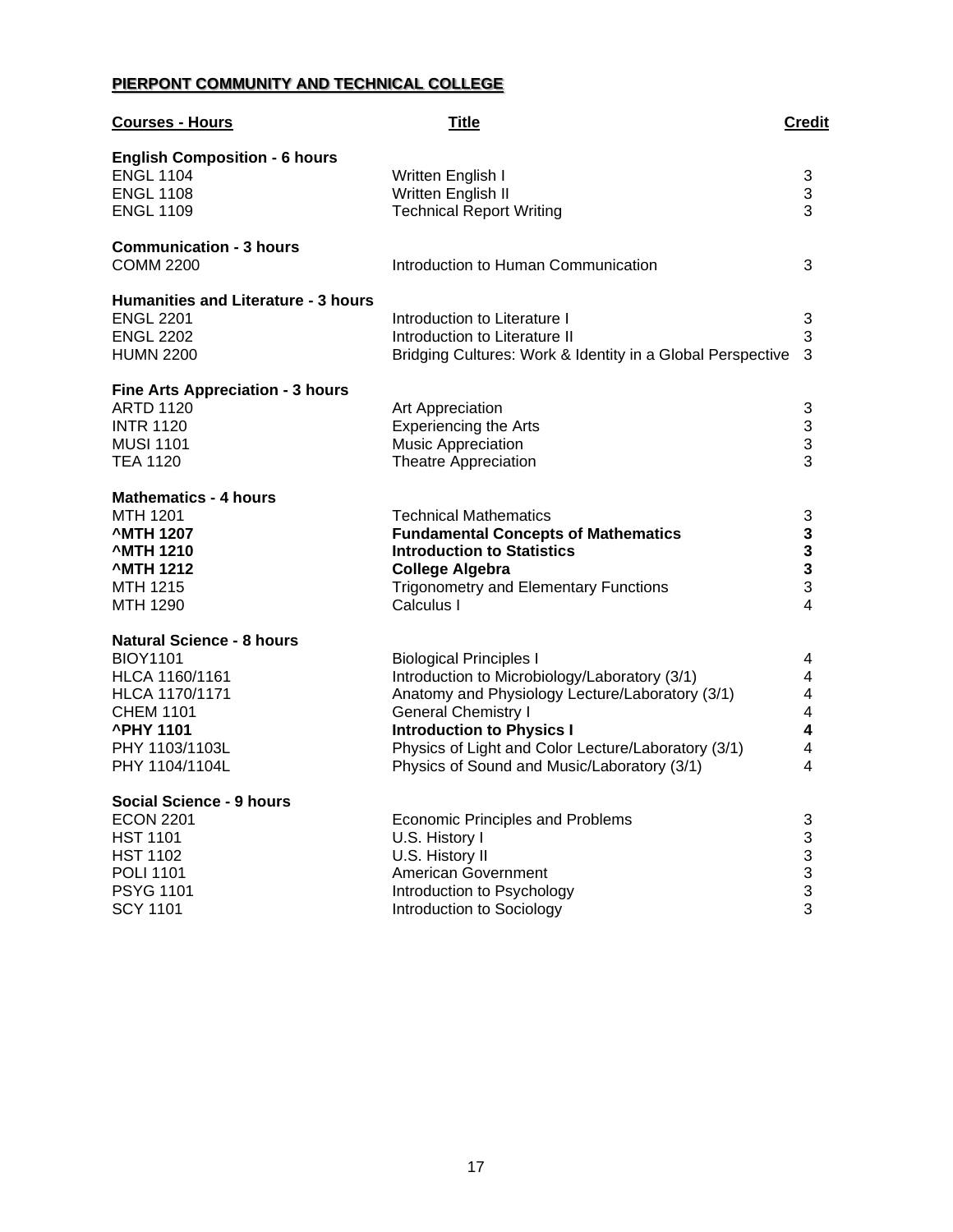# **SHEPHERD UNIVERSITY**

| <b>Courses - Hours</b>                                                       | <b>Title</b>                                                                                                                                   | <b>Credit</b>                                     |
|------------------------------------------------------------------------------|------------------------------------------------------------------------------------------------------------------------------------------------|---------------------------------------------------|
| <b>English Composition - 6 hours</b><br><b>ENGL 101A</b><br><b>ENGL 101B</b> | *Writing and Rhetoric A<br>*Writing and Rhetoric B                                                                                             | 2<br>$\overline{2}$                               |
| <b>ENGL 101</b><br><b>ENGL 102</b>                                           | *For acceptance under this Agreement, both courses must be successfully completed<br>Writing and Rhetoric I<br>Writing and Rhetoric II         | 3<br>3                                            |
| <b>Communication - 3 hours</b><br><b>COMM 202</b>                            | <b>Fundamentals of Speech</b>                                                                                                                  | 3                                                 |
| <b>Humanities and Literature - 3 hours</b><br><b>ENGL 204</b>                | Survey of American Literature                                                                                                                  | 3                                                 |
| <b>ENGL 208</b><br><b>ENGL 209</b>                                           | Survey of World Literature I<br>Survey of World Literature II                                                                                  | 3<br>3                                            |
| <b>Fine Arts Appreciation - 3 hours</b><br><b>THEA 204</b>                   | Introduction to Theater                                                                                                                        | 3                                                 |
| <b>Mathematics - 4 hours</b>                                                 |                                                                                                                                                |                                                   |
| <b>MATH 101A</b><br><b>MATH 101B</b>                                         | *Fundamental Mathematics I<br>*Fundamental Mathematics II<br>*For acceptance under this Agreement, both courses must be successfully completed | 2<br>$\overline{2}$                               |
| <b>MATH 101</b>                                                              | Introduction to Mathematics                                                                                                                    | 3                                                 |
| <b>MATH 105</b>                                                              | College Algebra                                                                                                                                |                                                   |
| <b>MATH 108</b>                                                              | Precalculus                                                                                                                                    | $\begin{array}{c}\n3 \\ 3 \\ 3 \\ 3\n\end{array}$ |
| <b>MATH 215</b>                                                              | Introduction to Mathematics                                                                                                                    |                                                   |
| <b>MATH 154</b>                                                              | <b>Finite Mathematics</b>                                                                                                                      |                                                   |
| <b>MATH 155</b><br><b>MATH 205</b>                                           | <b>Discrete Structures</b><br><b>Calculus with Applications</b>                                                                                | 4                                                 |
| <b>MATH 207</b>                                                              | Calculus I                                                                                                                                     | 4                                                 |
| <b>MATH 208</b>                                                              | Calculus II                                                                                                                                    | 4                                                 |
| <b>Natural Science - 8 hours</b>                                             |                                                                                                                                                |                                                   |
| <b>BIOL 101</b>                                                              | <b>General Biological Science</b>                                                                                                              | 4                                                 |
| <b>BIOL 102</b>                                                              | <b>General Biological Science</b>                                                                                                              | 4                                                 |
| <b>BIOL 208</b>                                                              | Plants as Organisms<br>Animals as Organisms                                                                                                    | 4                                                 |
| <b>BIOL 209</b><br><b>CHEM 101</b>                                           | <b>Chemistry in Society</b>                                                                                                                    | 4<br>4                                            |
| <b>CHEM 102</b>                                                              | <b>Chemistry in Society</b>                                                                                                                    | 4                                                 |
| <b>CHEM 120</b>                                                              | College Chemistry and Lab                                                                                                                      | 4                                                 |
| <b>CHEM 122</b>                                                              | College Chemistry and Lab                                                                                                                      | 4                                                 |
| <b>^CHEM 207</b>                                                             | <b>General Chemistry and Lab</b>                                                                                                               | 4                                                 |
| <b>^CHEM 209</b>                                                             | <b>General Chemistry and Lab</b>                                                                                                               | 4                                                 |
| <b>PHYS 201</b>                                                              | <b>College Physics</b>                                                                                                                         | 4                                                 |
| <b>PHYS 202</b><br><b>PHYS 221</b>                                           | <b>College Physics</b><br><b>General Physics</b>                                                                                               | 4<br>$\overline{\mathbf{4}}$                      |
| <b>PHYS 222</b>                                                              | <b>General Physics</b>                                                                                                                         | $\overline{\mathbf{4}}$                           |
| <b>GSCI 101</b>                                                              | Astronomy                                                                                                                                      | $\overline{\mathbf{4}}$                           |
| <b>GSCI 102</b>                                                              | Astronomy                                                                                                                                      | $\overline{\mathbf{4}}$                           |
| <b>GSCI 103</b>                                                              | <b>General Physical Science</b>                                                                                                                | 4                                                 |
| <b>GSCI 104</b>                                                              | <b>General Physical Science</b>                                                                                                                | 4                                                 |
| <b>Social Science - 9 hours</b>                                              |                                                                                                                                                |                                                   |
| <b>HIST 100</b>                                                              | History of Civilization: Asian Traditions or                                                                                                   | 3                                                 |
| <b>HIST 101</b>                                                              | History of Civilization I                                                                                                                      | 3                                                 |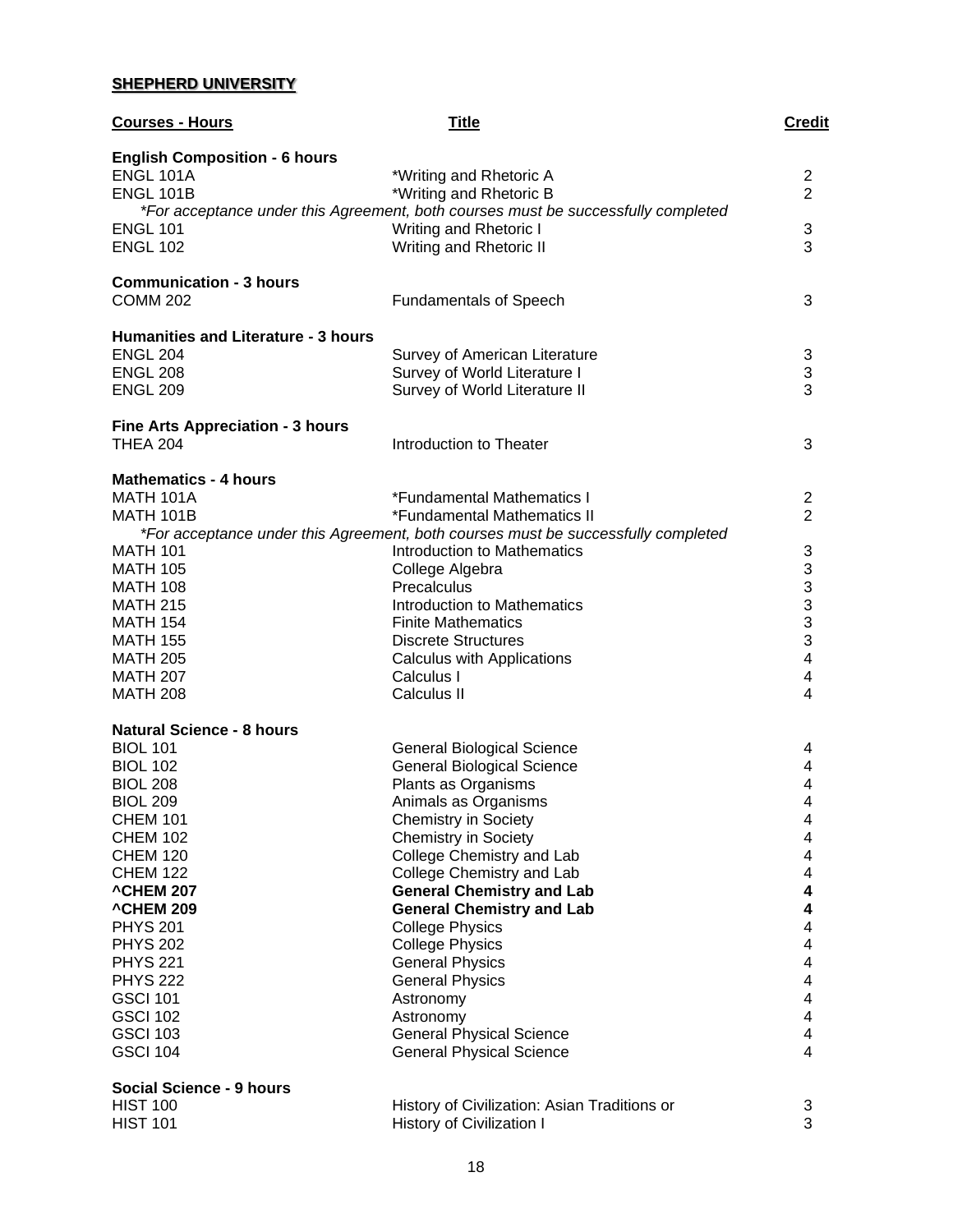# **SHEPHERD UNIVERSITY (cont'd)**

# **Courses - Hours Title Credit**

| Social Science - 9 hours (cont'd) |                                     |   |
|-----------------------------------|-------------------------------------|---|
| <b>HIST 102</b>                   | <b>History of Civilization II</b>   | 3 |
| <b>HIST 103</b>                   | History of Western Civilization     | 3 |
| <b>PSCI 100</b>                   | <b>Politics and Government</b>      | 3 |
| <b>PSCI 101</b>                   | American Federal Government         | 3 |
| <b>PSCI 102</b>                   | State and Local Government          | 3 |
| <b>SOCI 203</b>                   | <b>General Sociology</b>            | 3 |
| <b>ECON 123</b>                   | <b>Contemporary Economics</b>       | 3 |
| <b>ECON 205</b>                   | <b>Principles of Macroeconomics</b> | 3 |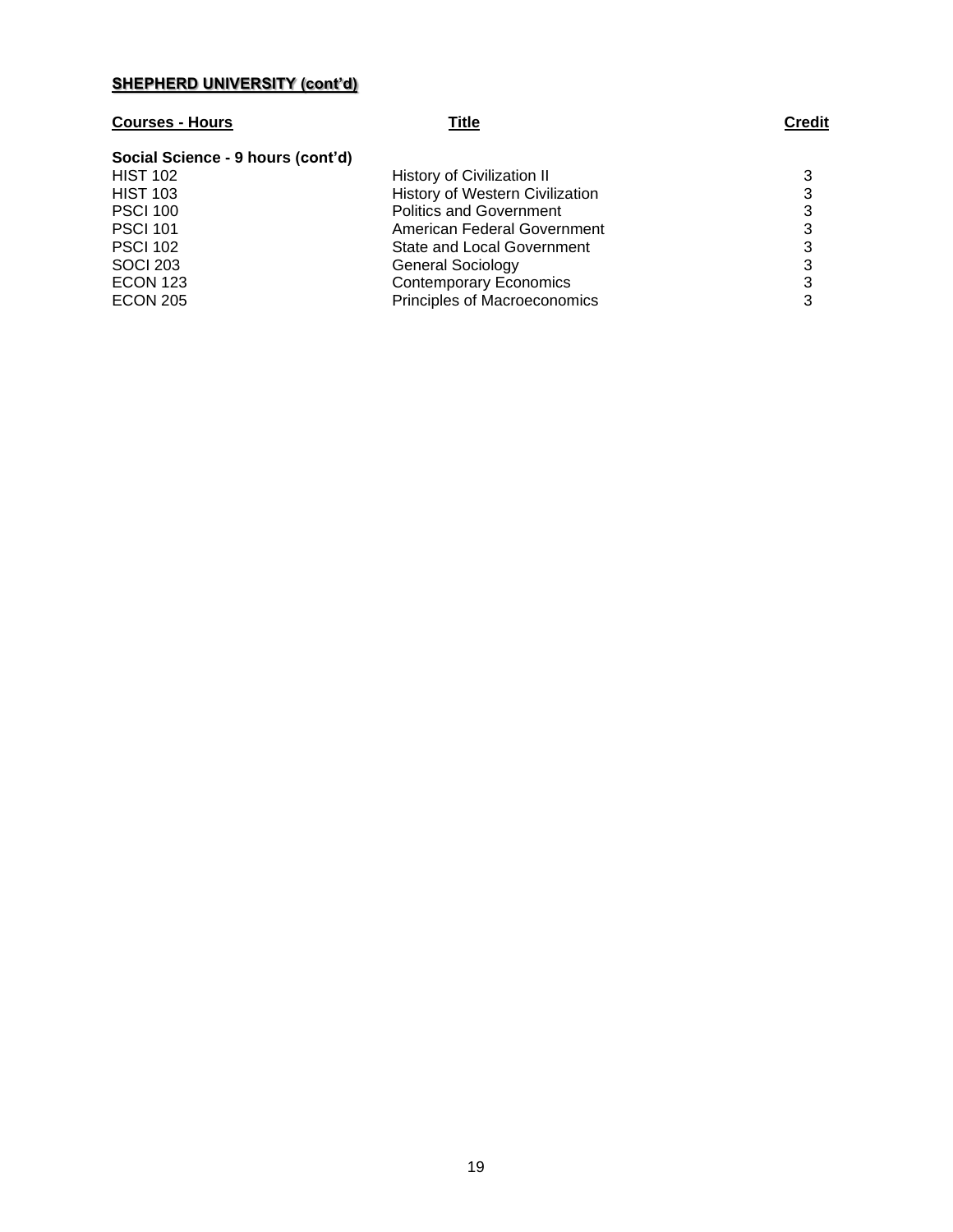# **SOUTHERN WV COMMUNITY AND TECHNICAL COLLEGE**

| <b>Courses - Hours</b>                     | Title                                                                  | <b>Credit</b>                                          |
|--------------------------------------------|------------------------------------------------------------------------|--------------------------------------------------------|
| <b>English Composition - 6 hours</b>       |                                                                        |                                                        |
| <b>EN 101</b>                              | <b>English Composition I</b>                                           | 3                                                      |
| EN 102                                     | <b>English Composition II</b>                                          | 3                                                      |
|                                            |                                                                        |                                                        |
| <b>Communication - 3 hours</b>             |                                                                        |                                                        |
| SP 103                                     | Speech Fundamentals                                                    | 3                                                      |
| SP 202                                     | Introduction to Public Speaking                                        | 3                                                      |
| SP 207                                     | <b>Business and Professional Speaking</b>                              | 3                                                      |
| <b>Humanities and Literature - 3 hours</b> |                                                                        |                                                        |
| <b>EN 200</b>                              | English Literature Before 1800                                         | 3                                                      |
| <b>EN 201</b>                              | American Literature Before 1865                                        |                                                        |
| EN 202                                     | English Literature Since 1800                                          |                                                        |
| EN 204                                     | American Literature Since 1865                                         | $\begin{array}{c}\n 3 \\  3 \\  3 \\  3\n \end{array}$ |
| EN 219                                     | <b>Adolescent Literature</b>                                           |                                                        |
| EN 230                                     | <b>Western World Literature</b>                                        |                                                        |
| <b>EN 231</b>                              | Non-Western World Literature                                           |                                                        |
| <b>Fine Arts Appreciation - 3 hours</b>    |                                                                        |                                                        |
| AR 112                                     | Art Appreciation                                                       | 3                                                      |
| TH 112                                     | <b>Theater Appreciation</b>                                            | 3                                                      |
| <b>MU 175</b>                              | <b>Music Appreciation</b>                                              | 3                                                      |
| <b>Mathematics - 4 hours</b>               |                                                                        |                                                        |
| MT 121                                     | College Math for Gen. Ed.                                              | 3                                                      |
| <b>MT 121A</b>                             | College Mathematics for General Education, Enhanced                    |                                                        |
| <b>MT125</b>                               | <b>Trigonometry</b>                                                    | $\begin{array}{c}\n3 \\ 3 \\ 5 \\ 5\n\end{array}$      |
| <b>MT130</b>                               | <b>College Algebra</b>                                                 |                                                        |
| MT 137                                     | Precalculus                                                            |                                                        |
| MT 205                                     | <b>Calculus Applications</b>                                           |                                                        |
| MT 225                                     | <b>Elementary Statistics</b>                                           | 3                                                      |
| MT 229                                     | Calculus I                                                             | 5                                                      |
| <b>Natural Science - 8 hours</b>           |                                                                        |                                                        |
| <b>^BS101</b>                              | <b>General Biology I</b>                                               | 4                                                      |
| <b>BS 102</b>                              | <b>General Biology II</b>                                              | 4                                                      |
| ^BS 124 -Health                            | <b>Human Anatomy &amp; Physiology I</b>                                | 4                                                      |
| ^BS 125 - Health                           | <b>Human Anatomy &amp; Physiology II</b>                               | 4                                                      |
| CH 203                                     | Fundamentals of General, Organic, and<br><b>Biological Chemistry I</b> | 4                                                      |
| <b>CH 204</b>                              | Fundamentals of General, Organic, and                                  | 4                                                      |
|                                            | <b>Biological Chemistry II</b>                                         |                                                        |
| <b>^CH 213</b>                             | <b>Principles of Chemistry I</b>                                       | 4                                                      |
| <b>^CH 214</b>                             | <b>Principles of Chemistry II</b>                                      | 4                                                      |
| <b>IS 200</b>                              | Wetlands                                                               | 4                                                      |
| IS 210                                     | Biotechnology                                                          | 4                                                      |
| PH 200                                     | <b>Introductory Physics</b>                                            | 4                                                      |
| PH 210                                     | College Physics I                                                      | 4                                                      |
| PH 212                                     | <b>College Physics II</b>                                              | 4                                                      |
| SC 109                                     | <b>General Physical Science I</b>                                      | 4                                                      |
| <b>SC 110</b>                              | <b>General Physical Science II</b>                                     | 4                                                      |
| <b>Social Science - 9 hours</b>            |                                                                        |                                                        |
| EC 241                                     | Principles of Economics I                                              | 3                                                      |
| <b>EC 242</b>                              | Principles of Economics II                                             | 3                                                      |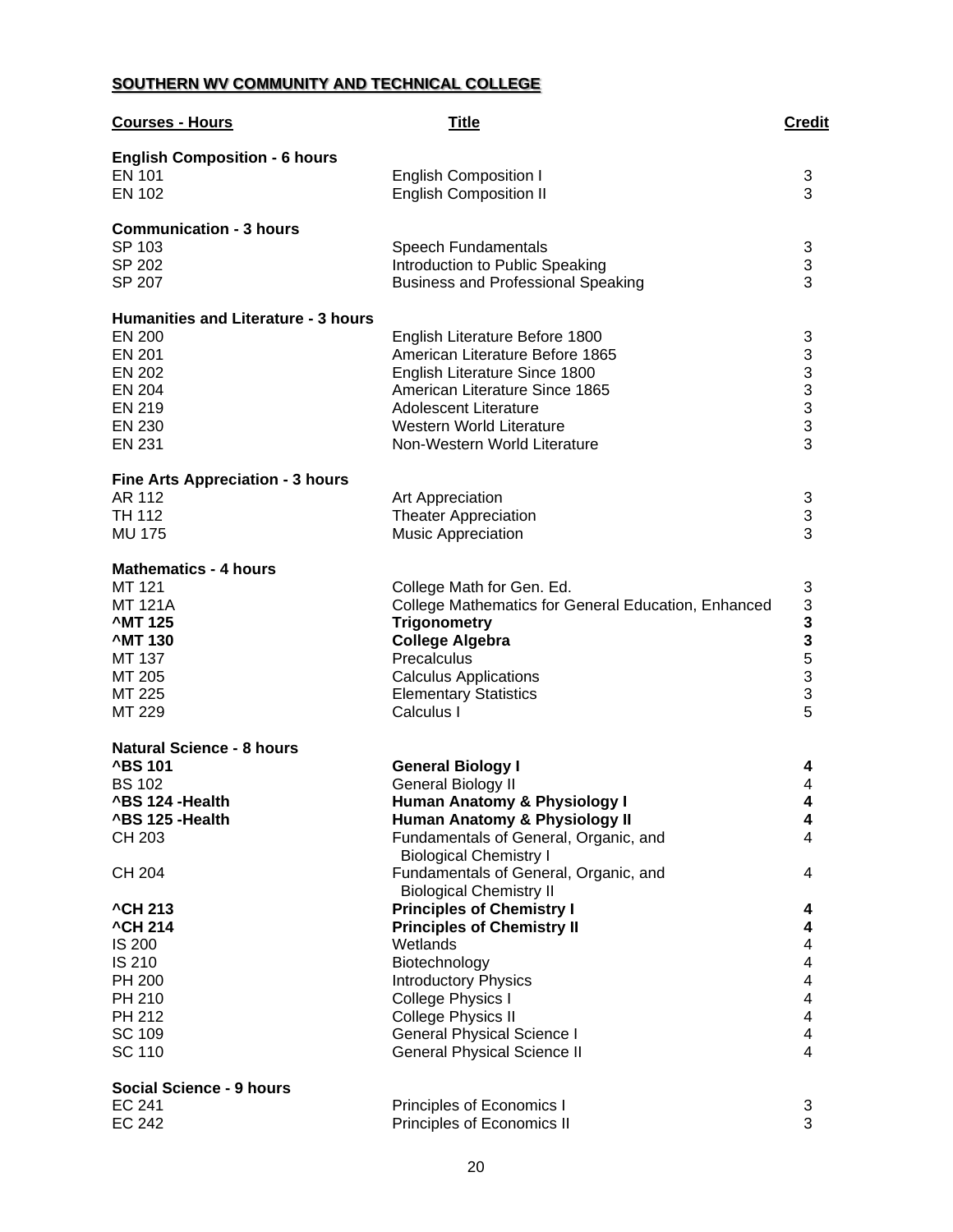# **SOUTHERN WV COMMUNITY AND TECHNICAL COLLEGE (cont'd)**

| <b>Courses - Hours</b>            | Title                                   | <b>Credit</b> |
|-----------------------------------|-----------------------------------------|---------------|
| Social Science - 9 hours (cont'd) |                                         |               |
| <b>HS 104</b>                     | <b>Western Civilization I</b>           | 3             |
| <b>HS 105</b>                     | <b>Western Civilization II</b>          | 3             |
| <b>HS 230</b>                     | American History 1492 - 1877            | 3             |
| <b>HS 231</b>                     | American History since 1877             | 3             |
| <b>PS 201</b>                     | <b>American Government and Politics</b> | 3             |
| <b>PS 202</b>                     | State and Local Government              | 3             |
| PY 201                            | General Psychology                      | 3             |
| PY 218                            | Life Span Developmental Psychology      | 3             |
| SO 200                            | Introduction to Sociology               | 3             |
| SO 201                            | Social Problems I                       | 3             |
| SO 202                            | Social Problems II                      | 3             |
| SO 215                            | <b>Human Relations</b>                  | 3             |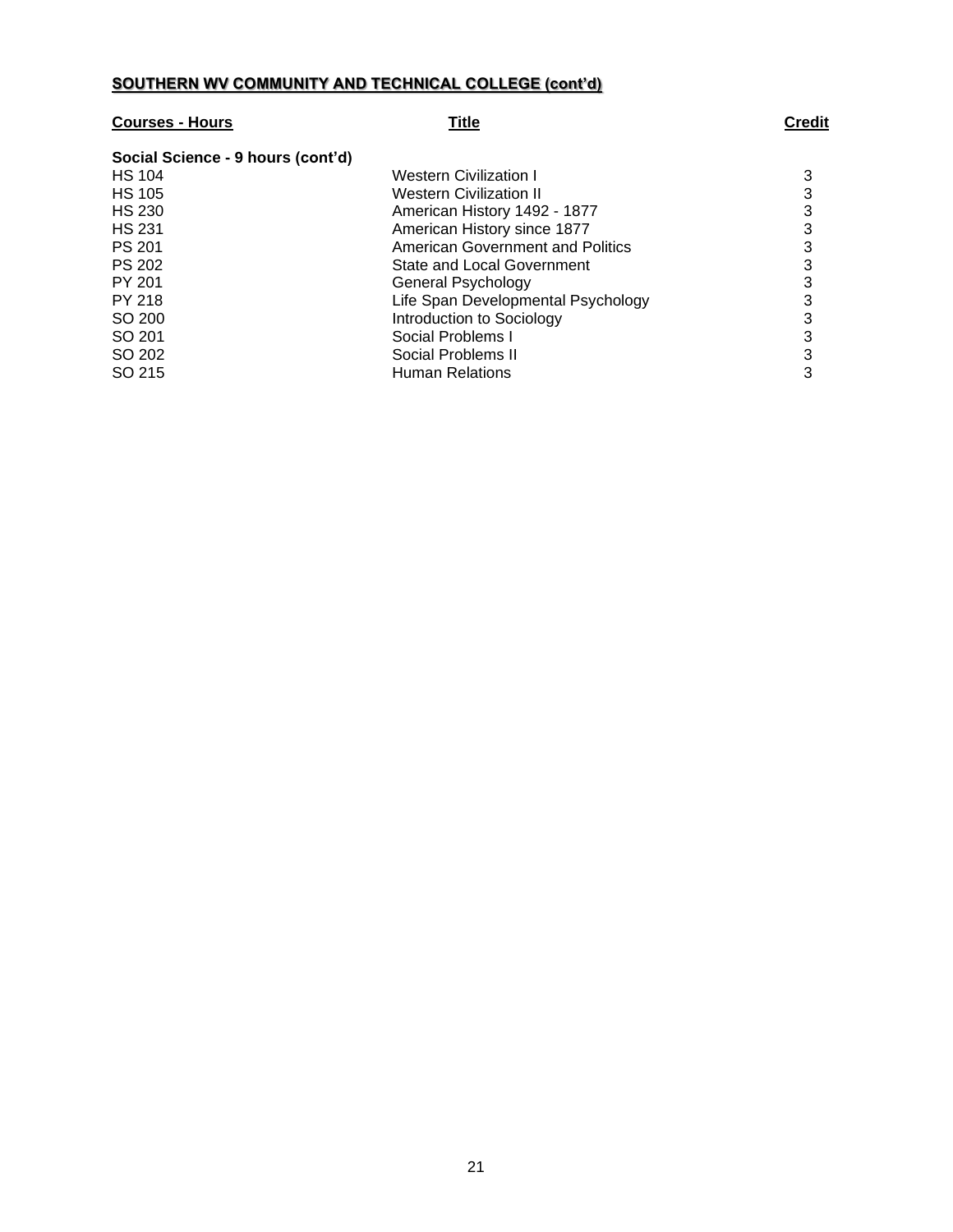# **WEST LIBERTY UNIVERSITY**

| <b>Courses - Hours</b>                                    | <b>Title</b>                                                     | <b>Credit</b>                                     |
|-----------------------------------------------------------|------------------------------------------------------------------|---------------------------------------------------|
| <b>English Composition - 6 hours</b>                      |                                                                  |                                                   |
| ENGLISH 101                                               | Freshman English I                                               | 3                                                 |
| <b>ENGLISH 102</b>                                        | Freshman English II                                              | 3                                                 |
| <b>ENGL 103</b>                                           | <b>Accelerated College Composition</b>                           | 3                                                 |
| <b>Communication - 3 hours</b>                            |                                                                  |                                                   |
| <b>COMMUNICATION 101</b>                                  | <b>Fundamentals of Oral Communications</b>                       | 3                                                 |
| <b>Humanities and Literature - 3 hours</b>                |                                                                  |                                                   |
| <b>ENGLISH 202</b>                                        | Literature Appreciation for Non-Majors                           | 3                                                 |
| ENGLISH 204                                               | British Literature Through the 18th Century                      |                                                   |
| <b>ENGLISH 205</b>                                        | American Literature                                              | $\begin{array}{c}\n3 \\ 3 \\ 3 \\ 3\n\end{array}$ |
| <b>ENGLISH 214</b>                                        | British Literature After the 18th Century                        |                                                   |
| <b>ENGLISH 215</b><br><b>PHIL 201</b>                     | American Literature After the Civil War                          |                                                   |
| <b>PHIL 210</b>                                           | Intro to Philosophy<br>Logic and Critical Thinking               | 3                                                 |
|                                                           |                                                                  |                                                   |
| <b>Fine Arts Appreciation - 3 hours</b><br><b>ART 140</b> | Art Appreciation                                                 | 3                                                 |
| <b>MUS 130</b>                                            | <b>Music Appreciation</b>                                        | 3                                                 |
| <b>MUS 133</b>                                            | <b>Rock Appreciation</b>                                         | 3                                                 |
| <b>THEA 100</b>                                           | <b>Theatre Appreciation</b>                                      | 3                                                 |
| <b>Mathematics - 4 hours</b>                              |                                                                  |                                                   |
| <b>MATHEMATICS 102</b>                                    | Nature of Mathematics                                            | 3                                                 |
| <b>MATH 130</b>                                           | College Algebra with Applications                                | $4 - 5$                                           |
| <b>^MATHEMATICS 140</b>                                   | <b>College Algebra</b>                                           | 3                                                 |
| <b>MATHEMATICS 145</b>                                    | Precalculus Algebra                                              | 3                                                 |
| <b>MATH 160</b>                                           | <b>Introduction to Statistics</b>                                | $3-5$                                             |
| <b>^MATHEMATICS 210</b>                                   | <b>Introductory Analytic Geometry and Calculus</b>               | 4                                                 |
| <b>Natural Science - 8 hours</b>                          |                                                                  |                                                   |
| <b>BIOLOGY 105/106</b>                                    | Life Sciences for the Non-Major and Lab                          | 4                                                 |
| <b>BIOLOGY 124/125</b>                                    | <b>Biological Principles and Lab</b>                             | 4                                                 |
| <b>BIOLOGY 200/201</b>                                    | Biology of Plants and Lab (Botany)                               | 4                                                 |
| <b>BIOLOGY 202/203</b>                                    | Biology of Animals and Lab (Zoology)                             | 4                                                 |
| ^BIO 212 - Health                                         | <b>Anatomy and Physiology</b>                                    | 4                                                 |
| ^BIO 214 - Health                                         | <b>Anatomy and Physiology II</b>                                 | 2                                                 |
| ^BIO 302/303 - Majors                                     | Human Anatomy & Physiology I and Lab                             | 3                                                 |
| ^BIO 303/304 - Majors                                     | Human Anatomy & Physiology II and Lab                            | 3                                                 |
| CHEMISTRY 100/101                                         | General Chemistry and Lab                                        | 4                                                 |
| <b>^CHEMISTRY 110/111</b>                                 | <b>General Chemistry I and Lab</b>                               | $\overline{\mathbf{4}}$                           |
| <b>^CHEMISTRY 112/113</b>                                 | <b>General Chemistry II and Lab</b>                              | $\overline{\mathbf{4}}$                           |
| PHYS 101/110<br><b>PHYSICS 102/111</b>                    | <b>Elementary Physics I and Lab</b>                              | 4<br>4                                            |
| <b>PHYSICS 190/191</b>                                    | Introduction to Physics II and Lab<br>The Physical World and Lab | 4                                                 |
|                                                           |                                                                  |                                                   |
| Social Science - 9 hours                                  |                                                                  |                                                   |
| <b>ECON 101</b>                                           | Principles of Economics I                                        | 3                                                 |
| <b>ECON 102</b>                                           | Principles of Economics II                                       | 3                                                 |
| <b>ECON 103</b><br><b>ECON 203</b>                        | Principles of Microeconomics                                     |                                                   |
| GEOGRAPHY 205                                             | Principles of Macroeconomics<br>Introduction to Geography        |                                                   |
| GEOGRAPHY 206                                             | World Regional Geography                                         | $\begin{array}{c} 3 \\ 3 \\ 3 \end{array}$        |
| HISTORY 103                                               | History of Civilization I                                        | 3                                                 |
|                                                           |                                                                  |                                                   |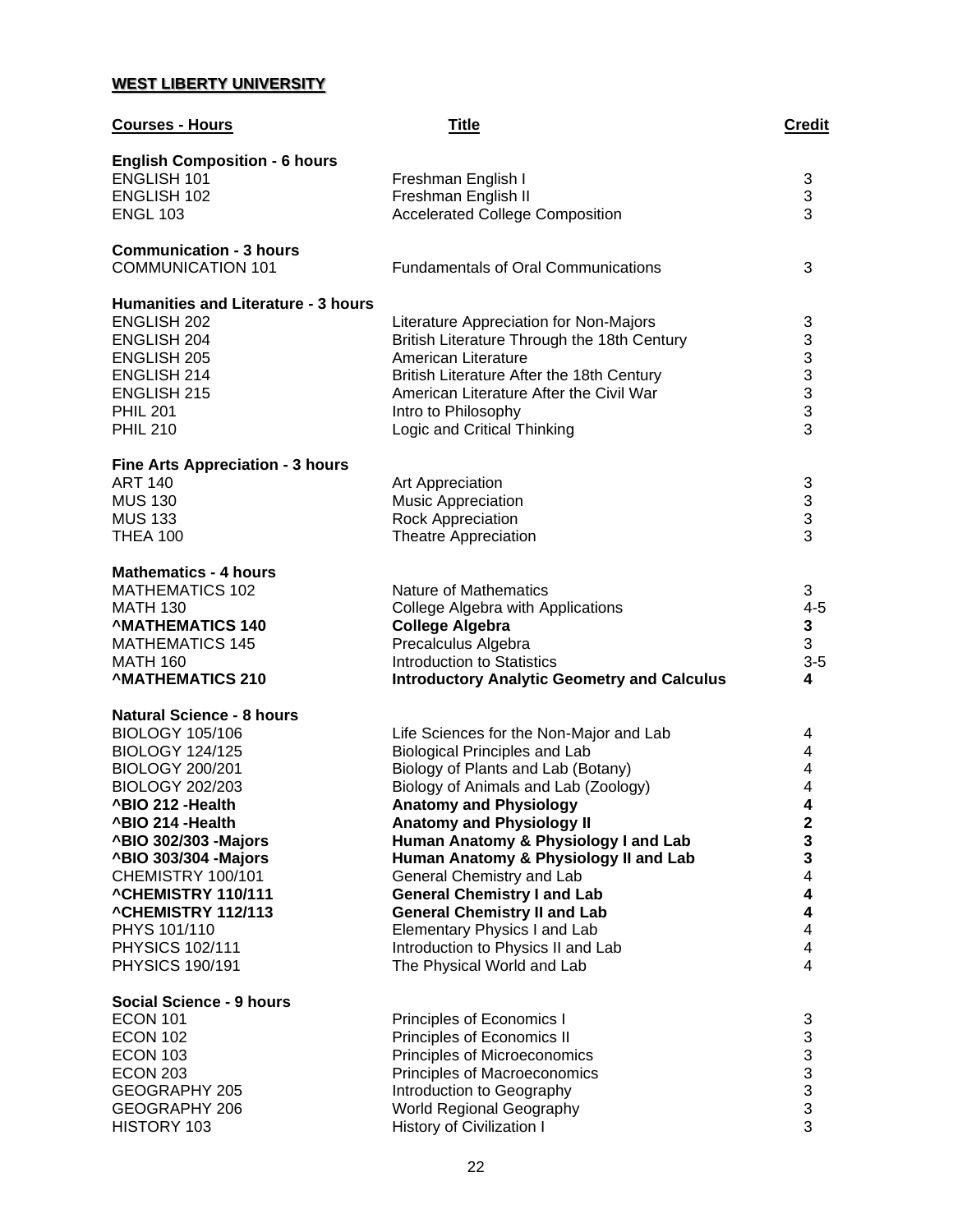### **WEST LIBERTY UNIVERSITY (cont'd)**

### **Courses - Hours Title Credit**

# **Social Science - 9 hours (cont'd)**

HISTORY 104 HISTORY 210 HISTORY 211 PSYCHOLOGY 101 POLITICAL SCIENCE 101 POLITICAL SCIENCE 202 POLITICAL SCIENCE 201 SOCIOLOGY 150

| History of Civilization II                  | 3 |
|---------------------------------------------|---|
| History of the United States I, to 1865     | 3 |
| History of the United States II, Since 1865 | З |
| Introduction to Psychology                  | 3 |
| Basic Concepts in Politics and Government   | 3 |
| <b>State and Local Government</b>           | 3 |
| American Government                         | 3 |
| <b>Basic Concepts of Sociology</b>          | 3 |
|                                             |   |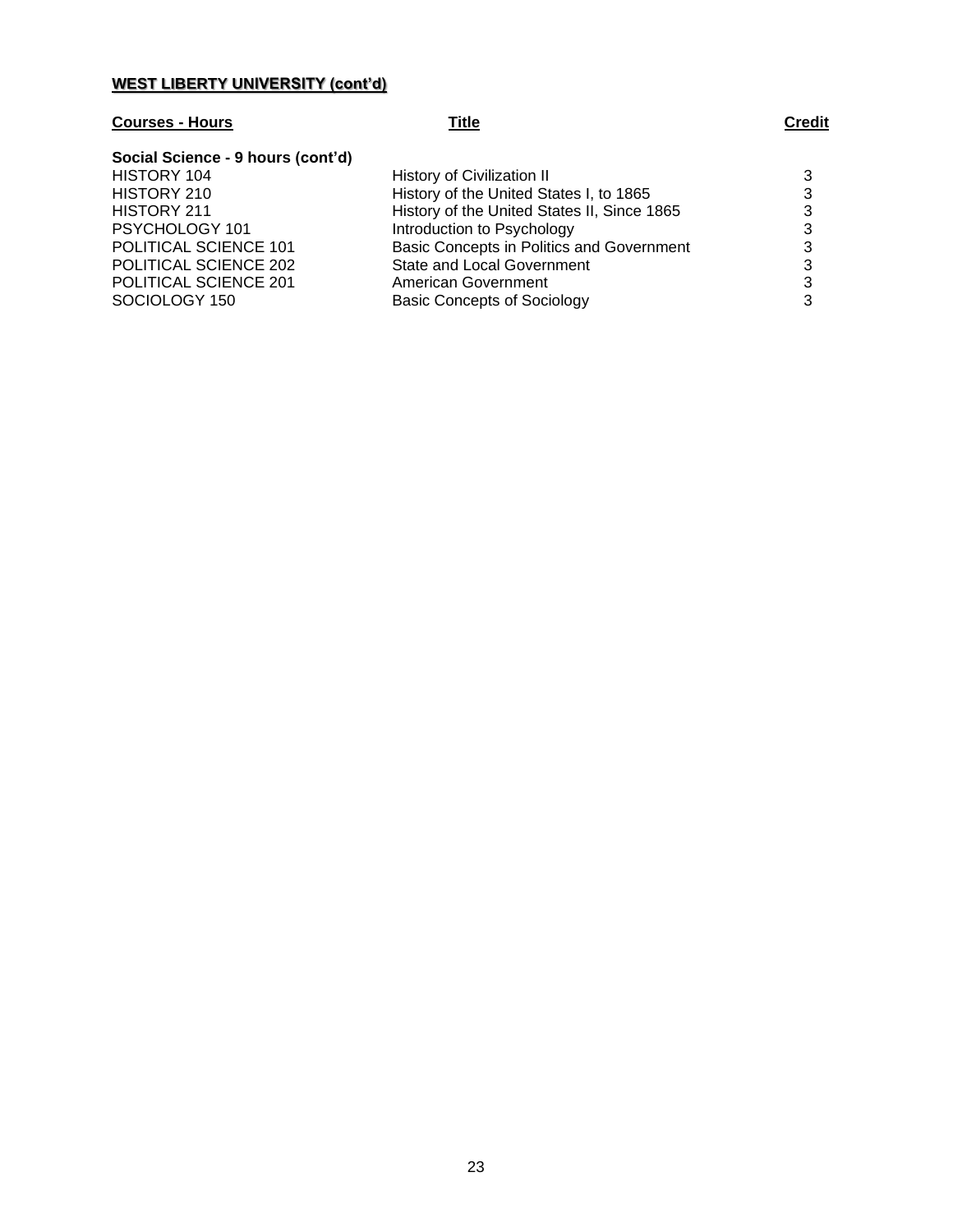# **WEST VIRGINIA NORTHERN COMMUNITY COLLEGE**

| <b>Courses - Hours</b>                  | <b>Title</b>                                                   | <b>Credit</b>                |
|-----------------------------------------|----------------------------------------------------------------|------------------------------|
| <b>English Composition - 6 hours</b>    |                                                                |                              |
| <b>^ENG 101</b>                         | <b>College Composition I</b>                                   | 3                            |
| <b>ENG 102</b>                          | <b>College Composition II</b>                                  | 3                            |
| <b>Communication - 3 hours</b>          |                                                                |                              |
| <b>SPCH 105</b>                         | <b>Fundamentals of Speech Communication</b>                    | 3                            |
| Humanities and Literature - 3 hours     |                                                                |                              |
| <b>ENG 200</b>                          | American Literature Through the Civil War                      | 3                            |
| <b>ENG 201</b>                          | American Literature Since the Civil War                        | $\ensuremath{\mathsf{3}}$    |
| <b>ENG 210</b>                          | English Literature through 18th Century                        | $\frac{3}{3}$                |
| <b>ENG 211</b>                          | English Literature since 18th Century                          |                              |
| <b>PHIL 200</b>                         | Introduction to Philosophy                                     | 3                            |
| <b>Fine Arts Appreciation - 3 hours</b> |                                                                |                              |
| <b>ART 150</b>                          | Art Appreciation                                               | 3                            |
| <b>MUS 105</b>                          | <b>Music Appreciation</b>                                      | 3                            |
| <b>ENG 215</b>                          | Introduction to Drama                                          | 3                            |
| <b>Mathematics - 4 hours</b>            |                                                                |                              |
| <b>MATH 108</b>                         | <b>College Algebra with Applications</b>                       | 4                            |
| <b>MATH 110</b>                         | <b>Precalculus Mathematics</b>                                 | 5                            |
| <b>MATH 210</b>                         | <b>Introduction to Statistics</b>                              | $\mathfrak{S}$               |
| <b>MATH 279</b><br><b>MATH 280</b>      | Calculus I<br>Calculus II                                      | 5<br>$\overline{\mathbf{4}}$ |
| <b>MATH 281</b>                         | Calculus III                                                   | 4                            |
|                                         |                                                                |                              |
| <b>Natural Science - 8 hours</b>        |                                                                |                              |
| <b>^BIO 110</b>                         | <b>Principles of Biology</b>                                   | 4                            |
| <b>BIO 112</b>                          | <b>Plant Biology</b>                                           | 4                            |
| <b>BIO 113</b>                          | <b>Animal Biology</b>                                          | 4                            |
| <b>BIO 117</b>                          | Microbiology                                                   | 4                            |
| <b>BIO 218</b><br><b>GSC 100</b>        | <b>General Ecology</b>                                         | 4<br>4                       |
| <b>ASTR 125</b>                         | Science in the Contemporary World<br>Introduction to Astronomy | 4                            |
| <b>CHEM 108</b>                         | <b>General Chemistry I</b>                                     | 4                            |
| <b>CHEM 109</b>                         | <b>General Chemistry II</b>                                    | 4                            |
| <b>PHYS 104</b>                         | <b>General Physics I</b>                                       | 4                            |
| <b>PHYS 105</b>                         | <b>General Physics II</b>                                      | 4                            |
| <b>PHYS 115</b>                         | <b>Applied Physics</b>                                         | 4                            |
| Social Science - 9 hours                |                                                                |                              |
| ECON 104                                | Principle of Economics I (Macro)                               | 3                            |
| <b>ECON 105</b>                         | Principle of Economics II (Micro)                              | 3                            |
| <b>GEOG 205</b>                         | <b>World Geography</b>                                         | 3                            |
| <b>HIST 100</b>                         | <b>World Cultures I</b>                                        |                              |
| <b>HIST 101</b>                         | <b>World Cultures II</b>                                       |                              |
| <b>HIST 110</b>                         | The United States to 1865                                      |                              |
| <b>HIST 111</b>                         | The United States since 1865                                   |                              |
| <b>PSYC 105</b>                         | Introduction to Psychology                                     |                              |
| <b>PSYC 208</b>                         | Developmental Psychology                                       |                              |
| <b>POLS 102</b>                         | <b>American National Government &amp; Politics</b>             |                              |
| SS 255<br><b>SOC 125</b>                | The Global Community<br>Introduction to Sociology              | 3333333333                   |
| <b>SOC 126</b>                          | Social Problems                                                | 3                            |
|                                         |                                                                |                              |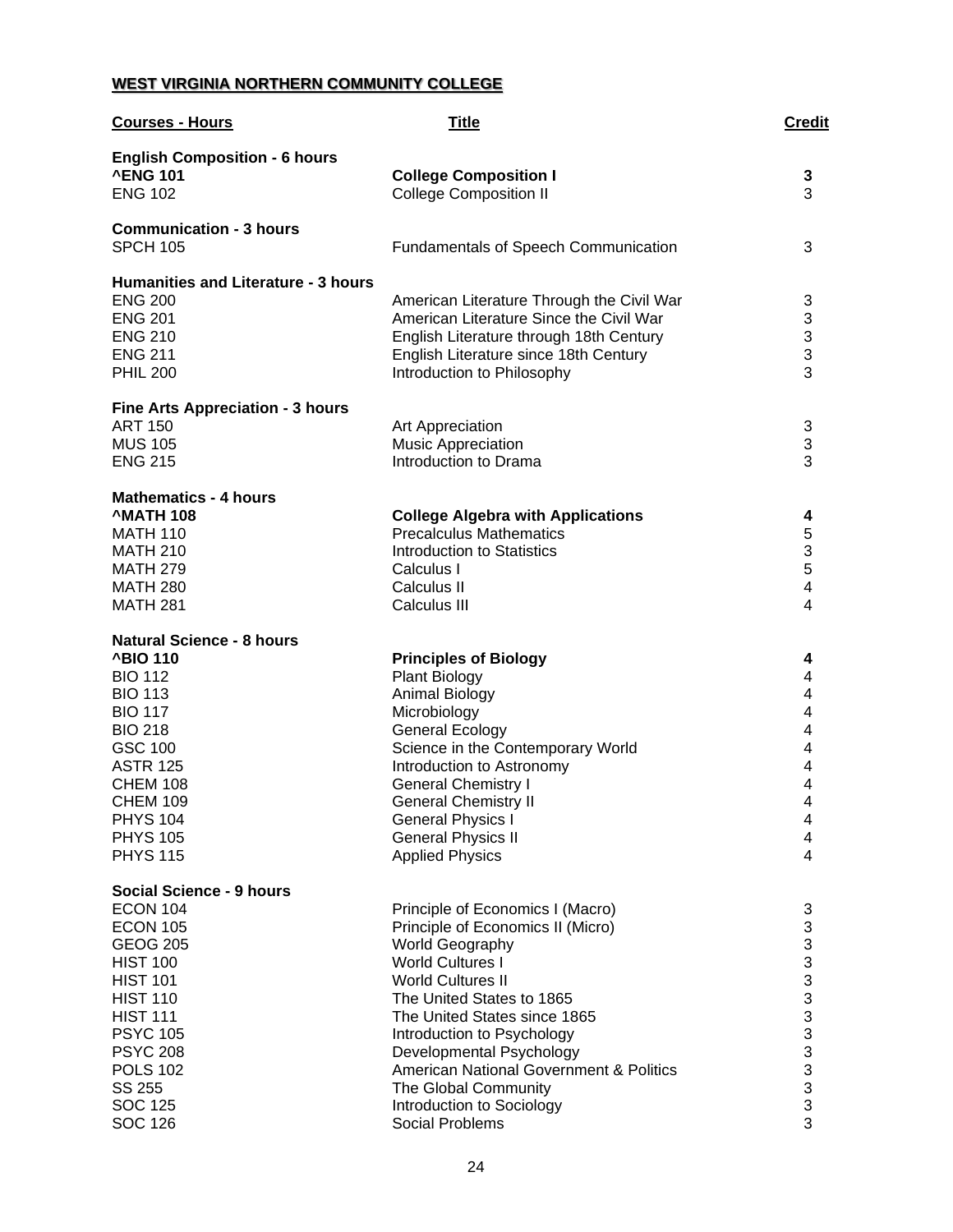# **WEST VIRGINIA STATE UNIVERSITY**

| <b>Courses - Hours</b>                                                                                                                                                                                | <b>Title</b>                                                                                                                                                                                                                                                                                                         | <b>Credit</b>                                                                                  |
|-------------------------------------------------------------------------------------------------------------------------------------------------------------------------------------------------------|----------------------------------------------------------------------------------------------------------------------------------------------------------------------------------------------------------------------------------------------------------------------------------------------------------------------|------------------------------------------------------------------------------------------------|
| <b>English Composition - 6 hours</b><br><b>ENGLISH 101</b><br>ENGLISH 102                                                                                                                             | <b>Effective Communication</b><br><b>Effective Communication</b>                                                                                                                                                                                                                                                     | 3<br>3                                                                                         |
| <b>Communication - 3 hours</b><br><b>COMMUNICATION 100</b>                                                                                                                                            | <b>Speech Communication</b>                                                                                                                                                                                                                                                                                          | 3                                                                                              |
| <b>Humanities and Literature - 3 hours</b><br><b>ENGLISH 150</b>                                                                                                                                      | Introduction to Literature                                                                                                                                                                                                                                                                                           | 3                                                                                              |
| <b>Fine Arts Appreciation - 3 hours</b><br><b>ART 100</b><br><b>COMM 140</b><br><b>COMM 170</b><br><b>MUS 107</b>                                                                                     | Art Appreciation<br>Film Appreciation<br>Art of the Theatre<br>Music Appreciation                                                                                                                                                                                                                                    | 3<br>$\begin{array}{c} 3 \\ 3 \\ 3 \end{array}$                                                |
| <b>Mathematics - 4 hours</b><br><b>MATH 102</b><br><b>MATH 111</b><br><b>MATH 120</b><br><b>MATH 121</b><br><b>MATH 206</b><br><b>MATH 207</b>                                                        | <b>Plane Trigonometry</b><br><b>Mathematics for Liberal Arts</b><br>College Algebra<br>Precalculus<br>Analytic Geometry & Calculus I<br>Analytic Geometry & Calculus II                                                                                                                                              | 3<br>3<br>3<br>$\overline{\mathbf{4}}$<br>4<br>$\overline{4}$                                  |
| <b>Natural Science - 8 hours</b><br>BIOLOGY 101<br>BIOLOGY 108<br>BIOLOGY 120<br><b>^CHEM 105</b><br><b>^CHEM 106</b><br><b>^CHEM 107</b><br><b>^CHEM 108</b><br><b>^PHYS 201</b><br><b>^PHYS 231</b> | Principles of Biology<br><b>Environmental Biology</b><br><b>Fundamentals of Biology</b><br><b>General Chemistry I</b><br><b>General Chemistry II</b><br><b>General Chemistry Laboratory I</b><br><b>General Chemistry Laboratory II</b><br><b>General Physics I</b><br><b>Physics for Scientists and Engineers I</b> | 4<br>4<br>$\begin{array}{c} 4 \\ 3 \\ 3 \\ 2 \end{array}$<br>$\overline{\mathbf{2}}$<br>4<br>4 |
| Social Science - 9 hours<br>HISTORY 201<br>HISTORY 202<br>HISTORY 207<br>HISTORY 208<br>POLITICAL SCIENCE 100<br>POLITICAL SCIENCE 101<br>POLITICAL SCIENCE 204<br>PSYCHOLOGY 151<br>SOCIOLOGY 101    | <b>World History</b><br><b>World History</b><br>History of the United States to 1865<br>History of the United States from 1865 to Present<br>Introduction to Government and Politics<br>American Government<br><b>State and Local Government</b><br><b>General Psychology</b><br>Introduction to Sociology           | 3<br>3<br>3<br>3<br>$\frac{3}{3}$<br>3<br>3<br>3                                               |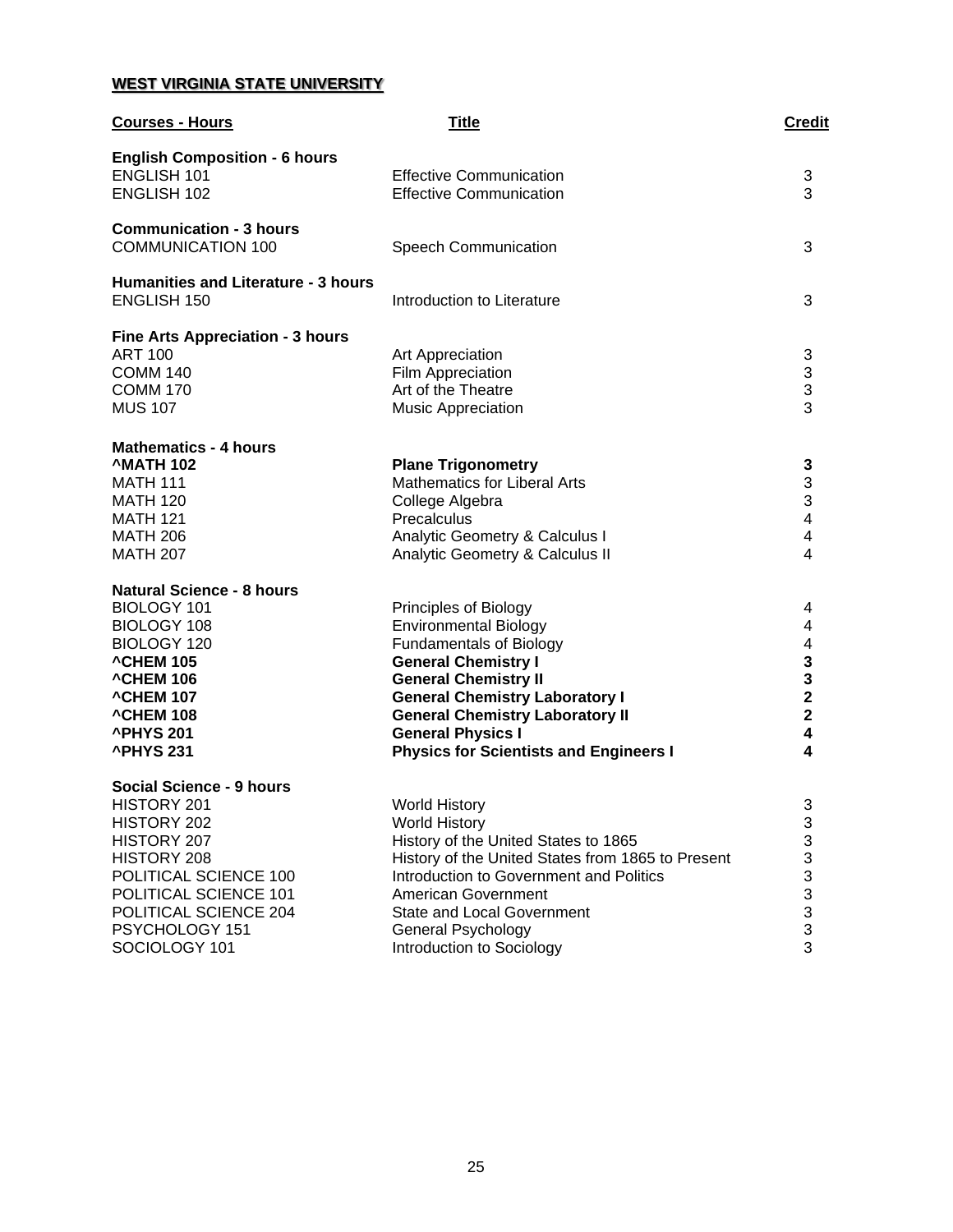# **WEST VIRGINIA UNIVERSITY – All Campuses**

| <b>Courses - Hours</b>                                        | <b>Title</b>                                                                    | <b>Credit</b>                              |
|---------------------------------------------------------------|---------------------------------------------------------------------------------|--------------------------------------------|
| <b>English Composition - 6 hours</b><br><b>ENGL 101</b>       | <b>Composition and Rhetoric</b>                                                 | 3                                          |
| <b>ENGL 102</b>                                               | <b>Composition and Rhetoric</b>                                                 | 3                                          |
| <b>Composition - 3 hours</b>                                  |                                                                                 |                                            |
| <b>CSAD 270</b>                                               | <b>Effective Public Speaking</b>                                                | 3                                          |
| <b>COMM 100</b>                                               | Principles of Human Communication                                               | 1                                          |
| <i>*COMM</i> 102                                              | Human Communication in the Interpersonal<br>Context                             | $\overline{2}$                             |
| *Course taken concurrently with COMM 100                      |                                                                                 |                                            |
| COMM 104                                                      | <b>Public Communication</b>                                                     | $\sqrt{3}$                                 |
| <b>COMM 112</b><br><b>COMM 122</b>                            | <b>Small Group Communication</b><br>Human Communication in Contemporary Society | 3<br>3                                     |
| <b>Humanities and Literature - 3 hours</b>                    |                                                                                 |                                            |
| <b>ASP 220</b>                                                | Introduction to Africana Studies                                                | 3                                          |
| <b>ENGL 131</b>                                               | Poetry and Drama                                                                |                                            |
| <b>ENGL 132</b>                                               | Short Story and Novel                                                           | 33333333                                   |
| <b>ENGL 225</b>                                               | <b>Western World Literature</b>                                                 |                                            |
| <b>ENGL 226</b>                                               | Non-Western World Literature                                                    |                                            |
|                                                               |                                                                                 |                                            |
| <b>ENGL 241</b>                                               | American Literature 1                                                           |                                            |
| <b>ENGL 242</b>                                               | American Literature 2                                                           |                                            |
| <b>ENGL 261</b>                                               | <b>British Literature 1</b>                                                     |                                            |
| <b>ENGL 262</b>                                               | <b>British Literature 2</b>                                                     | 3                                          |
| <b>Fine Arts Appreciation - 3 hours</b>                       |                                                                                 |                                            |
| <b>ARHS 101</b>                                               | Appreciation of Visual Arts                                                     | 3                                          |
| <b>ARHS 120</b>                                               | Survey of Art History 1                                                         | 3                                          |
| <b>ARHS 160</b>                                               | Survey of Art History 2                                                         | $\frac{1}{3}$                              |
| <b>MUSC 111</b>                                               | Introduction to Music                                                           |                                            |
| <b>THET 101</b>                                               | Introduction to the Theatre                                                     | 3                                          |
| <b>Mathematics - 4 hours</b>                                  |                                                                                 |                                            |
| <b>ECON 225</b>                                               | <b>Elementary Business and Economics Statistics</b>                             | 3                                          |
| <b>MATH 121</b>                                               | <b>Introductory Concepts of Mathematics</b>                                     |                                            |
| <b>MATH 124</b>                                               | Algebra with Applications                                                       | $\begin{array}{c} 3 \\ 3 \\ 3 \end{array}$ |
| <b>MATH 126</b>                                               | <b>College Algebra 5-Day</b>                                                    |                                            |
| <b>MATH 128</b>                                               | <b>Plane Trigonometry</b>                                                       | 3                                          |
| <b>MATH 129</b>                                               | <b>Precalculus Mathematics</b>                                                  | 4                                          |
| <b>MATH 150</b>                                               | Introduction to Calculus                                                        | 3                                          |
| <b>*MATH 153</b>                                              | Calculus 1a with Precalculus                                                    | 4                                          |
| <b>*MATH 154</b>                                              | Calculus 1b with Precalculus                                                    | 4                                          |
| *Courses may be taken in place of MATH 155<br><b>MATH 155</b> | <b>Calculus 1</b>                                                               | 4                                          |
| <b>MATH 156</b>                                               | Calculus <sub>2</sub>                                                           | 4                                          |
| <b>STAT 111</b>                                               | <b>Understanding Statistics</b>                                                 | 3                                          |
| <b>STAT 201</b>                                               | <b>Applied Statistical Modeling</b>                                             |                                            |
| <b>STAT 211</b>                                               | <b>Elementary Statistical Modeling</b>                                          | $\frac{3}{3}$                              |
| <b>STAT 215</b>                                               | Introduction to Probability and Statistics                                      | 3                                          |
| <b>Natural Science - 8 hours</b>                              |                                                                                 |                                            |
| <b>BIOL 101</b>                                               | <b>General Biology</b>                                                          | 3                                          |
| <b>BIOL 102</b>                                               | <b>General Biology</b>                                                          | 3                                          |
| <b>BIOL 103</b>                                               | General Biology Lab (taken with 101)                                            | 1                                          |
| <b>BIOL 104</b>                                               | General Biology Lab (taken with 102)                                            | 1                                          |
|                                                               |                                                                                 |                                            |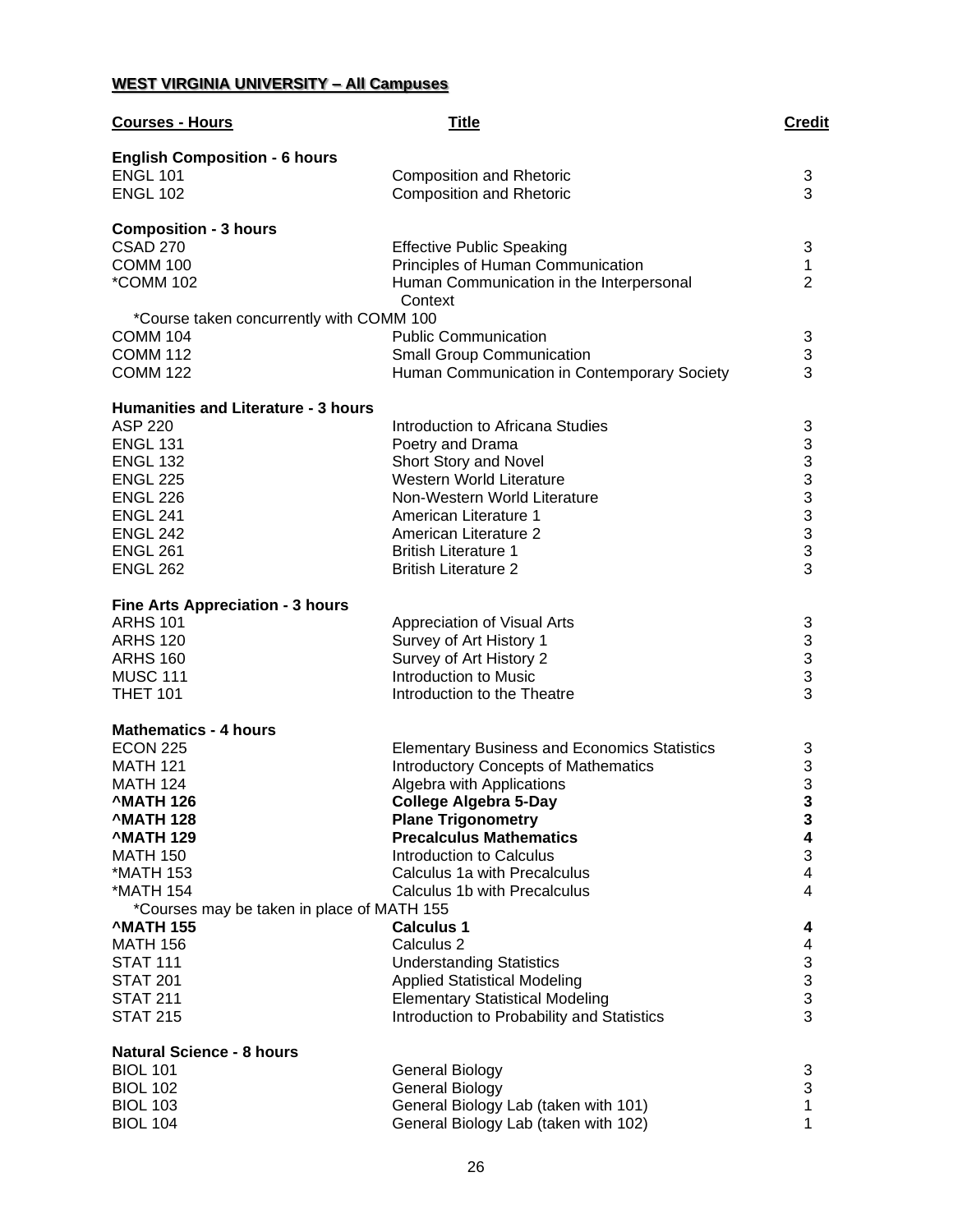# **WEST VIRGINIA UNIVERSITY – All Campuses (cont'd)**

| <b>Courses - Hours</b>             | <b>Title</b>                               | Credit                  |
|------------------------------------|--------------------------------------------|-------------------------|
| Natural Science - 8 hours (cont'd) |                                            |                         |
| <b>^BIOL 115</b>                   | <b>Principles of Biology</b>               | 4                       |
| <b>BIOL 117</b>                    | <b>Introductory Physiology</b>             | 4                       |
| <b>CHEM 111</b>                    | <b>Survey of Chemistry</b>                 | 4                       |
| <b>CHEM 112</b>                    | <b>Survey of Chemistry</b>                 | 4                       |
| <b>^CHEM 115</b>                   | <b>Fundamentals of Chemistry</b>           | 4                       |
| <b>^CHEM 116</b>                   | <b>Fundamentals of Chemistry</b>           | 4                       |
| <b>CHEM 117</b>                    | Principles of Chemistry                    | 5                       |
| <b>CHEM 118</b>                    | <b>Principles of Chemistry</b>             | 5                       |
| GEOG 106                           | Physical Geography Laboratory              | $\mathbf 1$             |
| <b>GEOG 107</b>                    | Physical Geography                         | 3                       |
| <b>GEOL 101</b>                    | <b>Planet Earth</b>                        | 3                       |
| <b>GEOL 102</b>                    | <b>Planet Earth Laboratory</b>             | $\mathbf 1$             |
| GEOL/GEOG 110                      | <b>Environmental Geoscience</b>            | 3                       |
| GEOL/GEOG 111                      | <b>Environmental Geoscience Laboratory</b> | 1                       |
| <b>GEOL 103</b>                    | Earth through Times                        | 3                       |
| GEOL 104                           | Earth through Times Laboratory             | 1                       |
| <b>^PHYS 101</b>                   | <b>Introductory Physics</b>                | 4                       |
| <b>PHYS 102</b>                    | <b>Introductory Physics</b>                | $\overline{\mathbf{4}}$ |
| <b>^PHYS111</b>                    | <b>General Physics</b>                     | $\overline{\mathbf{4}}$ |
| <b>PHYS 112</b>                    | <b>General Physics</b>                     | 4                       |
| Social Science - 9 hours           |                                            |                         |
| <b>BUSA 201/ECON 200</b>           | <b>Survey of Economics</b>                 | 3                       |
| <b>ECON 201</b>                    | Principles of Microeconomics               | 3                       |
| <b>ECON 202</b>                    | Principles of Macroeconomics               | 3                       |
| <b>HIST 101</b>                    | Western Civilization: Antiquity to 1600    | 3                       |
| <b>HIST 102</b>                    | Western Civilization: 1600 to Present      | 3                       |
| <b>HIST 152</b>                    | Growth of the American Nation to 1865      | 3                       |
| <b>HIST 153</b>                    | Making of Modern America, 1865 to Present  | 3                       |
| <b>HIST 179</b>                    | World History to 1500                      | 3                       |
| <b>HIST 180</b>                    | World History Since 1500                   | 3                       |
| <b>POLS 101</b>                    | Introduction to Political Science          | 3                       |
| <b>POLS 102</b>                    | Introduction to the American Government    | 3                       |
| <b>POLS 103</b>                    | <b>Global Political Issues</b>             | 3                       |
| <b>POLS 220</b>                    | State and Local Government                 | 3                       |
| <b>PSYC 101</b>                    | Introduction to Psychology                 | 3                       |
| <b>PSYC 241</b>                    | Introduction to Human Development          | 3                       |
| <b>SOCA 101</b>                    | Introduction to Sociology                  | 3                       |
| SOCA 105                           | Introduction to Anthropology               | 3                       |
| <b>SOCA 207</b>                    | Social Problems                            | 3                       |
| <b>WGST 170</b>                    | Introduction to Women's and Gender Studies | 3                       |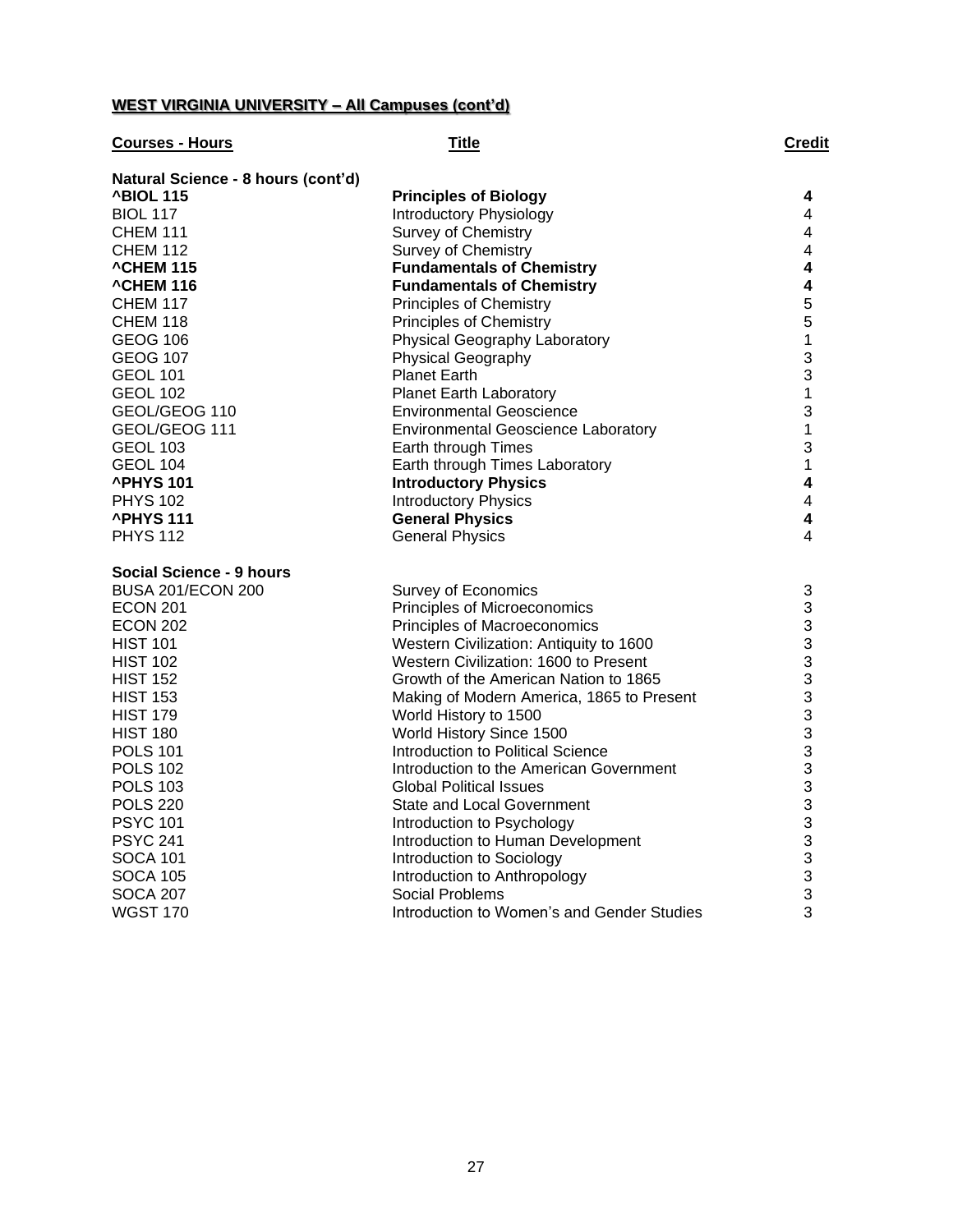# **WEST VIRGINIA UNIVERSITY – PARKERSBURG**

| <b>Courses - Hours</b>                     | <b>Title</b>                                                         | <b>Credit</b>            |
|--------------------------------------------|----------------------------------------------------------------------|--------------------------|
| <b>English Composition - 6 hours</b>       |                                                                      |                          |
| <b>ENGLISH 101</b>                         | Composition 1                                                        | $\sqrt{3}$               |
| <b>ENGLISH 102</b>                         | Composition 2                                                        | 3                        |
| <b>Communication - 3 hours</b>             |                                                                      |                          |
| <b>COMM 111</b>                            | <b>Fundamentals of Speech</b>                                        | 3                        |
| <b>COMM 112</b>                            | <b>Small Group Communication</b>                                     | 3                        |
|                                            |                                                                      |                          |
| <b>Humanities and Literature - 3 hours</b> |                                                                      |                          |
| <b>ENGLISH 132</b>                         | Types of Literature - Fiction                                        | 3                        |
| <b>ENGLISH 131</b>                         | Types of Literature - Poetry & Drama                                 |                          |
| <b>ENGLISH 221</b>                         | <b>Ancient World Literature</b>                                      |                          |
| <b>ENGLISH 222</b>                         | <b>Modern World Literature</b>                                       |                          |
| <b>ENGLISH 261</b>                         | English Literature I                                                 |                          |
| <b>ENGLISH 262</b>                         | English Literature II                                                |                          |
| <b>ENGLISH 241</b>                         | American Literature I                                                |                          |
| <b>ENGLISH 242</b>                         | American Literature II                                               | 3333333333               |
| <b>PHIL 111</b>                            | Introduction to Philosophy                                           |                          |
| <b>PHIL 170</b>                            | Introduction to Logic                                                |                          |
| <b>Fine Arts Appreciation - 3 hours</b>    |                                                                      |                          |
| <b>ART 101</b>                             | Art Appreciation                                                     | 3                        |
| MUSIC 170                                  | <b>Music Appreciation</b>                                            | 3                        |
| <b>THEA 101</b>                            | <b>Theatre Appreciation</b>                                          | 3                        |
|                                            |                                                                      |                          |
| <b>Mathematics - 4 hours</b>               |                                                                      |                          |
| <b>MATH 126</b>                            | College Algebra                                                      | 3                        |
| <b>MATH 128</b>                            | Trigonometry                                                         | 3                        |
| <b>MATH 121</b><br><b>MATH 141</b>         | Introduction to Mathematics<br><b>Finite Math</b>                    | $\frac{3}{3}$            |
| <b>MATH 155</b>                            | Calculus I                                                           | $\overline{\mathbf{4}}$  |
| <b>MATH 156</b>                            | Calculus II                                                          | 4                        |
| <b>MATH 211</b>                            | <b>Statistics</b>                                                    | 3                        |
|                                            |                                                                      |                          |
| <b>Natural Science - 8 hours</b>           |                                                                      |                          |
| BIOLOGY 107                                | Anatomy and Physiology I                                             | 4                        |
| BIOLOGY 108                                | Anatomy and Physiology II                                            | 4                        |
| <b>BIOLOGY 101/103</b>                     | General Biology I                                                    | 4                        |
| <b>BIOLOGY 102/104</b>                     | <b>General Biology II</b>                                            | 4                        |
| <b>BIOLOGY 115/115L</b>                    | Principles of Biology and Lab                                        | 4                        |
| <b>BIOLOGY 117/117L</b><br>CHEMISTRY 111   | Introductory Physiology and Lab<br>Introduction to General Chemistry | 4<br>4                   |
| CHEMISTRY 112                              | Introduction to Organic and Biological Chemistry                     | 4                        |
| CHEMISTRY 115                              | <b>Fundamentals of Chemistry I</b>                                   | 4                        |
| CHEMISTRY 116                              | Fundamentals of Chemistry II                                         | 4                        |
| <b>^PHYSICS 101</b>                        | <b>Introduction to Physics I</b>                                     | 4                        |
| PHYSICS 102                                | Introduction to Physics II                                           | 4                        |
| PHYSICS 111                                | <b>General Physics I</b>                                             | $\overline{\mathbf{4}}$  |
| PHYSICS 112                                | <b>General Physics II</b>                                            | $\overline{\mathcal{A}}$ |
| PHYSICAL SCIENCE 111                       | Introduction to Physical Science I                                   | $\overline{\mathbf{4}}$  |
| PHYSICAL SCIENCE 112                       | Introduction to Physical Science II                                  | 4                        |
|                                            | (Earth Science)                                                      |                          |
| GEOLOGY 101/102                            | <b>Physical Geology</b>                                              | 4                        |
| GEOLOGY 103/104                            | <b>Historical Geology</b>                                            | 4                        |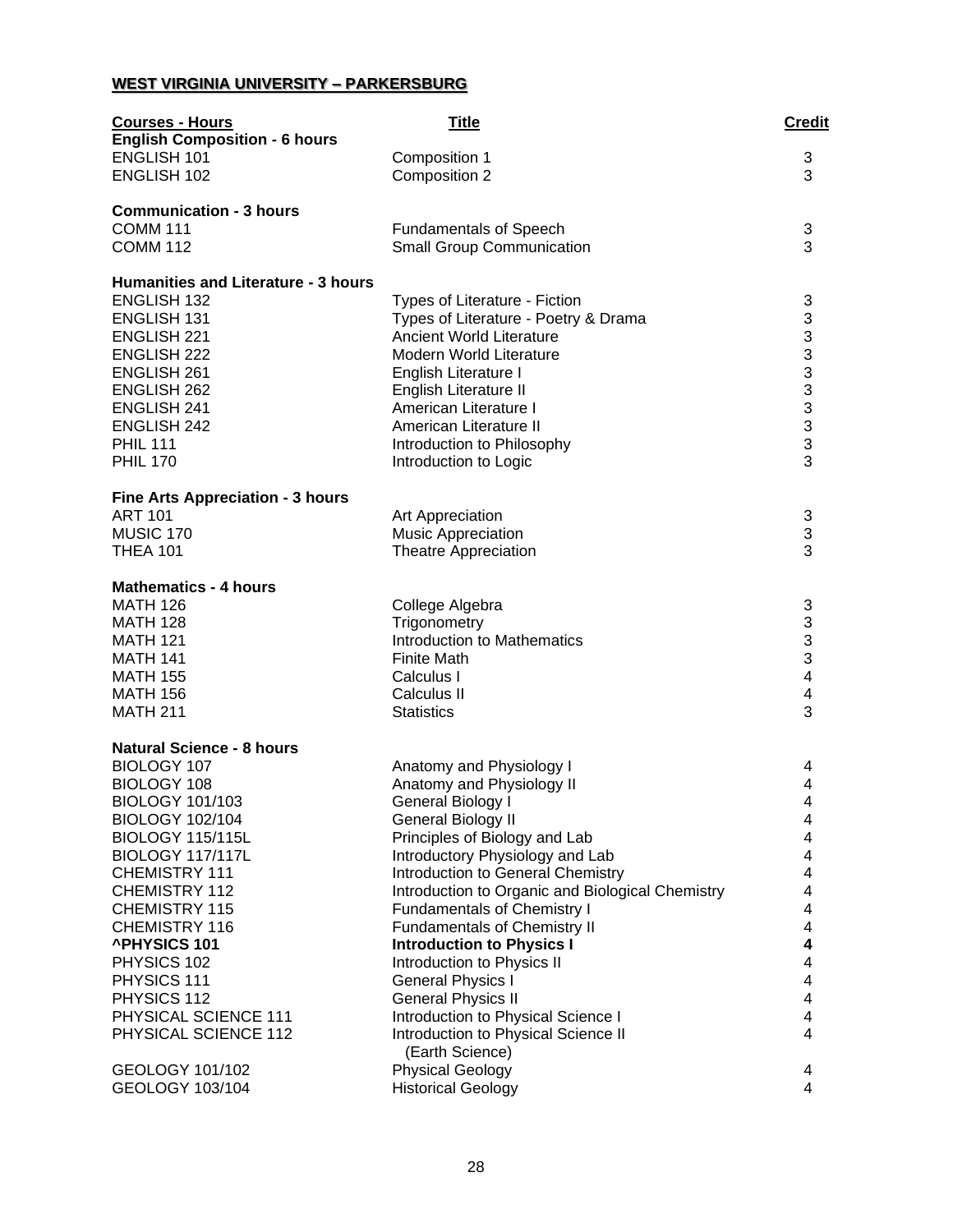# **WEST VIRGINIA UNIVERSITY - Parkersburg (cont'd)**

# **Courses - Hours Title Credit**

| <b>Social Science -</b> |                                              |   |
|-------------------------|----------------------------------------------|---|
| <b>ECON 201</b>         | Microeconomics                               | 3 |
| <b>ECON 202</b>         | <b>Macroeconomics</b>                        | 3 |
| HISTORY 101             | Western Civilization through the Reformation | 3 |
| HISTORY 102             | Western Civilization since the Reformation   | 3 |
| HISTORY 152             | U.S. History through the Civil War           | 3 |
| HISTORY 153             | U.S. History from Reconstruction             | 3 |
| POLITICAL SCIENCE 101   | <b>Elements of Democratic Government</b>     | 3 |
| POLITICAL SCIENCE 102   | The American Federal Government              | 3 |
| <b>POLS 220</b>         | <b>State and Local Government</b>            | 3 |
| SOCIOLOGY 101           | Introduction to Sociology                    | 3 |
| SOC 232                 | Criminology                                  | 3 |
| PSYCHOLOGY 101          | Introduction to Psychology                   | 3 |
| PSYCHOLOGY 241          | Introduction to Human Development            | 3 |